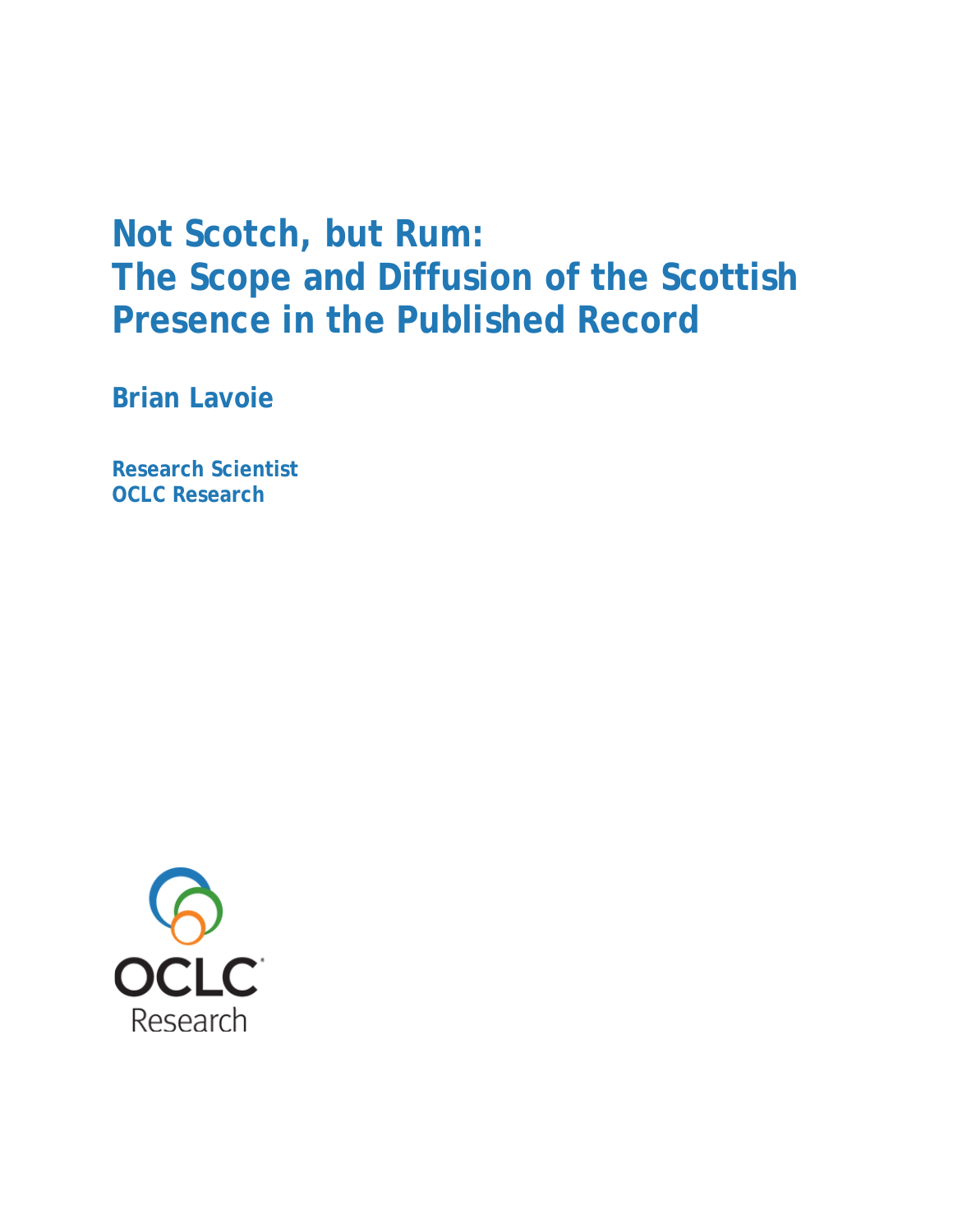Not Scotch, but Rum: The Scope and Diffusion of the Scottish Presence in the Published Record

Brian Lavoie, for OCLC Research

© 2013 OCLC Online Computer Library Center, Inc. This work is licensed under a Creative Commons Attribution 3.0 Unported License. <http://creativecommons.org/licenses/by/3.0/>



September 2013

OCLC Research Dublin, Ohio 43017 USA [www.oclc.org](http://www.oclc.org/)

ISBN: 1-55653-463-9 (978-1-55653-463-8) OCLC (WorldCat): 856661737

Please direct correspondence to: Brian Lavoie Research Scientist [lavoie@oclc.org](mailto:lavoie@oclc.org)

Suggested citation:

Brian Lavoie. 2013. *Not Scotch, but Rum: The Scope and Diffusion of the Scottish Presence in the Published Record.* Dublin, Ohio: OCLC Research. [http://www.oclc.org/content/dam/research/publications/library/2013/2013-07.pdf.](http://www.oclc.org/content/dam/research/publications/library/2013/2013-07.pdf)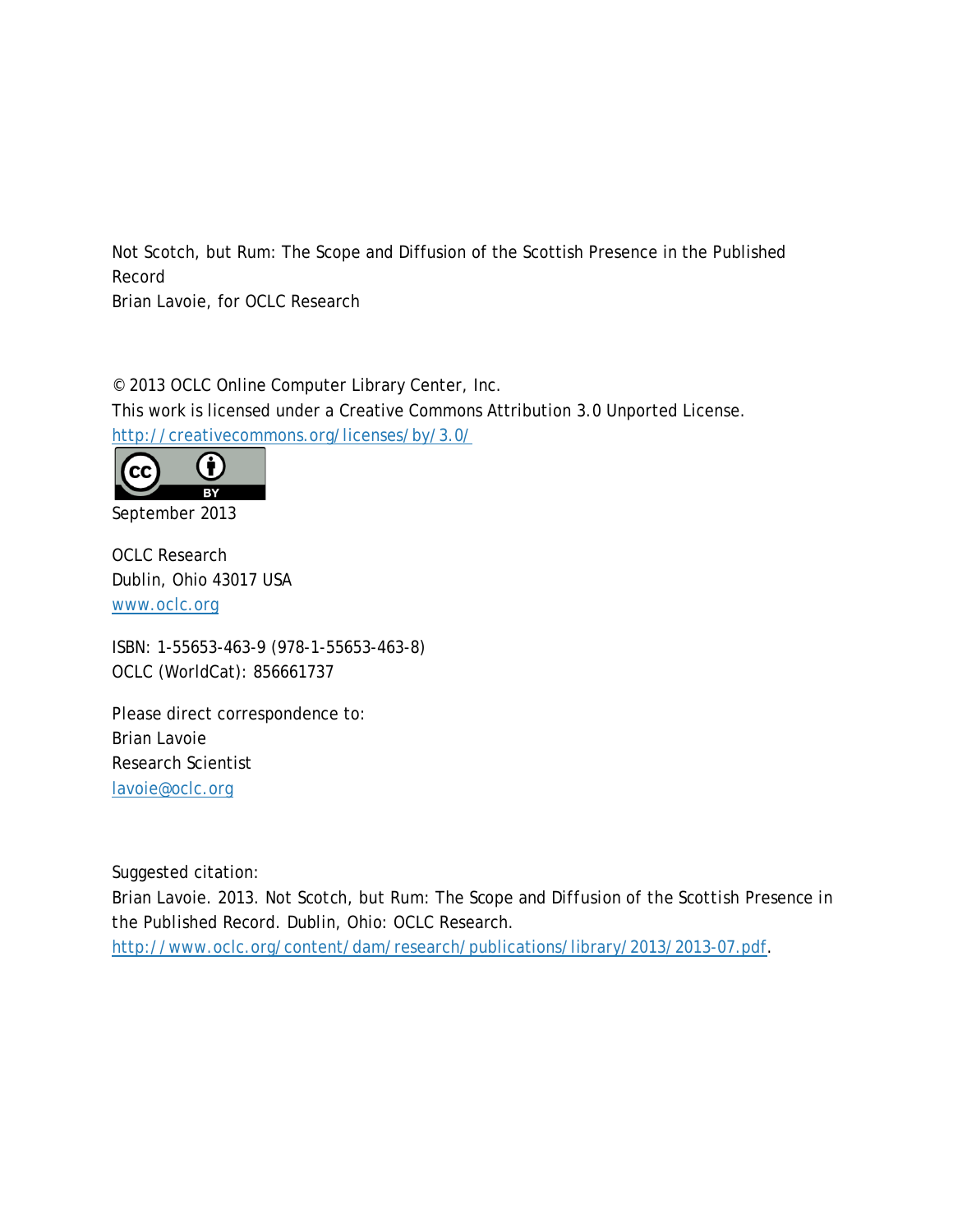## **Contents**

| Global Diffusion of the Scottish National Presence in the Published Record  21 |
|--------------------------------------------------------------------------------|
| International Patterns of Diffusion of the Scottish National Presence 21       |
|                                                                                |
|                                                                                |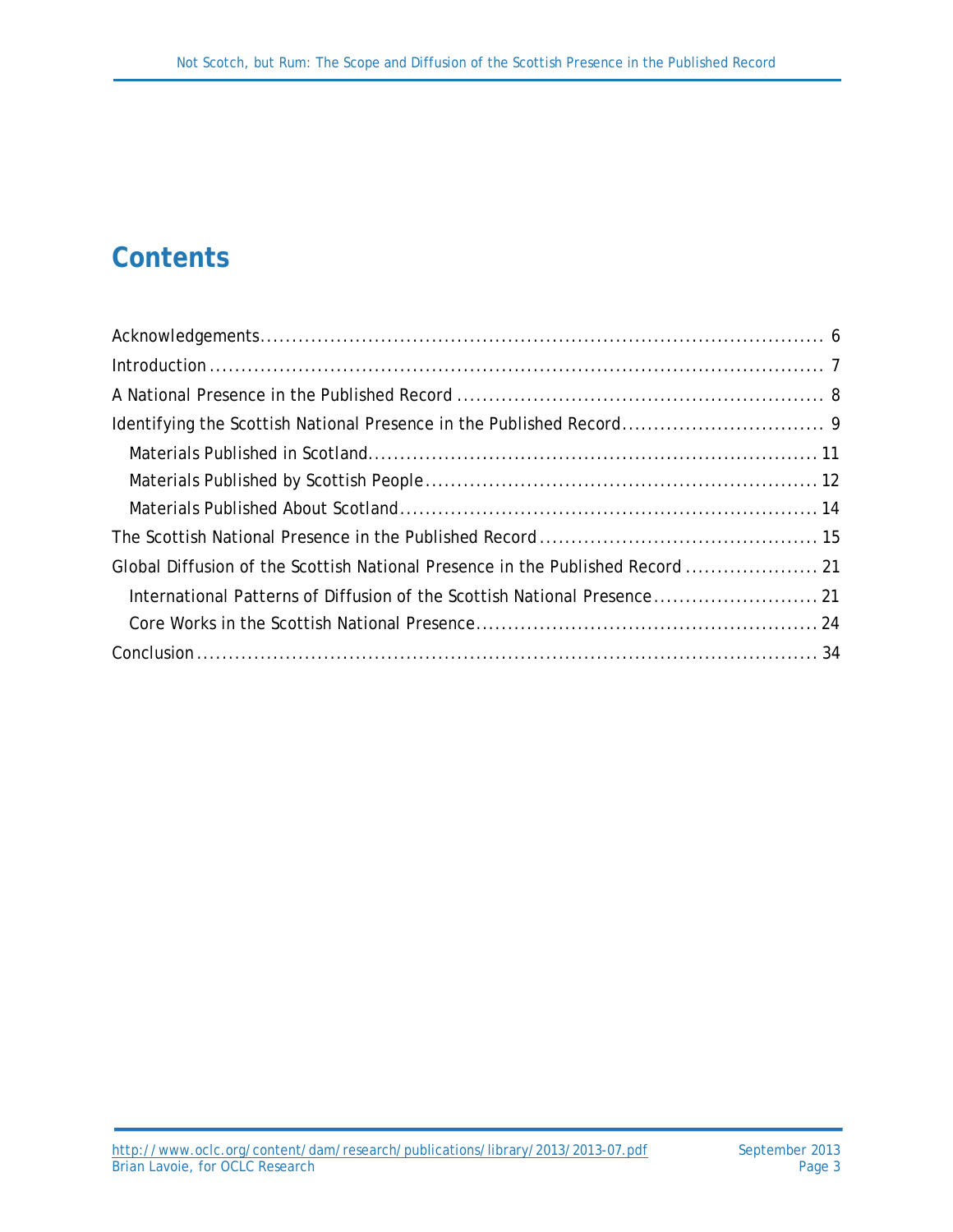## **Tables**

| Table 1. Overlap across components of the Scottish national presence*  16                       |
|-------------------------------------------------------------------------------------------------|
| Table 2. Five most frequently-occurring languages other than English  18                        |
|                                                                                                 |
| Table 4. Largest concentrations of materials in the Scottish nat'l presence, worldwide 23       |
| Table 5. Top 10 largest work clusters in the Scottish national presence  25                     |
| Table 6. Top 10 works in Scottish national presence most widely held in library collections. 26 |
| Table 7. Works in Scottish nat'l presence most widely held in lib. collections (50th-59th) 27   |
| Table 8. Works in Scottish nat'l presence most widely held in lib. collections (90th-99th) 28   |
|                                                                                                 |
| Table 10. Most widely held works in the Scottish national presence, published after 1950*  30   |
| Table 11. Most widely held works by Scottish authors, published after 1950*  31                 |
| Table 12. Most widely held works in Scottish national presence: Scotland, US, and               |
| Table 13. Works in Scottish national presence with largest work clusters in Hathi Trust         |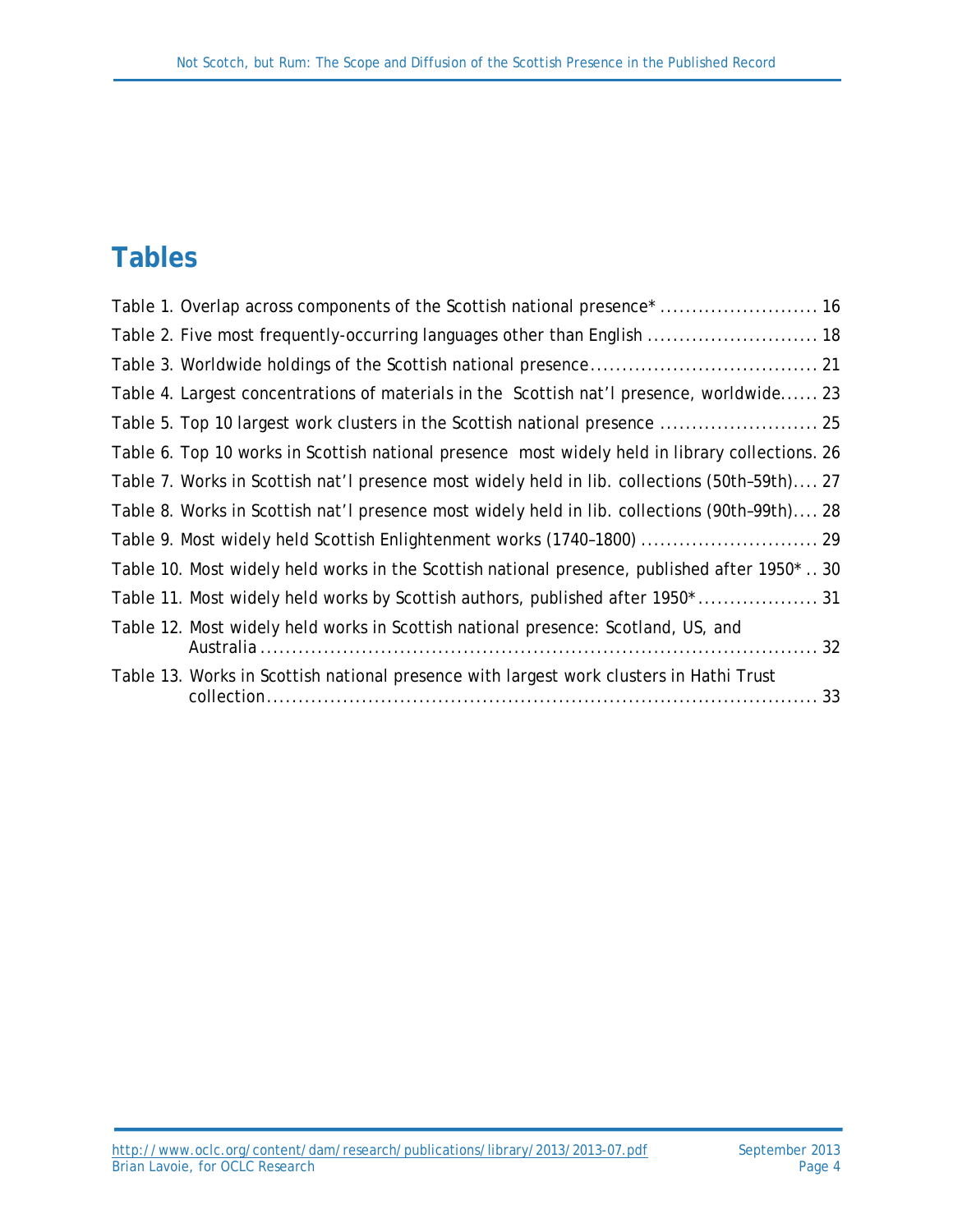## **Figures**

| Figure 1. Two distinct publications of the same work by Robert Louis Stevenson 10           |  |
|---------------------------------------------------------------------------------------------|--|
|                                                                                             |  |
|                                                                                             |  |
|                                                                                             |  |
| Figure 5: Distribution of publication dates in the Scottish national presence (percent)  20 |  |
|                                                                                             |  |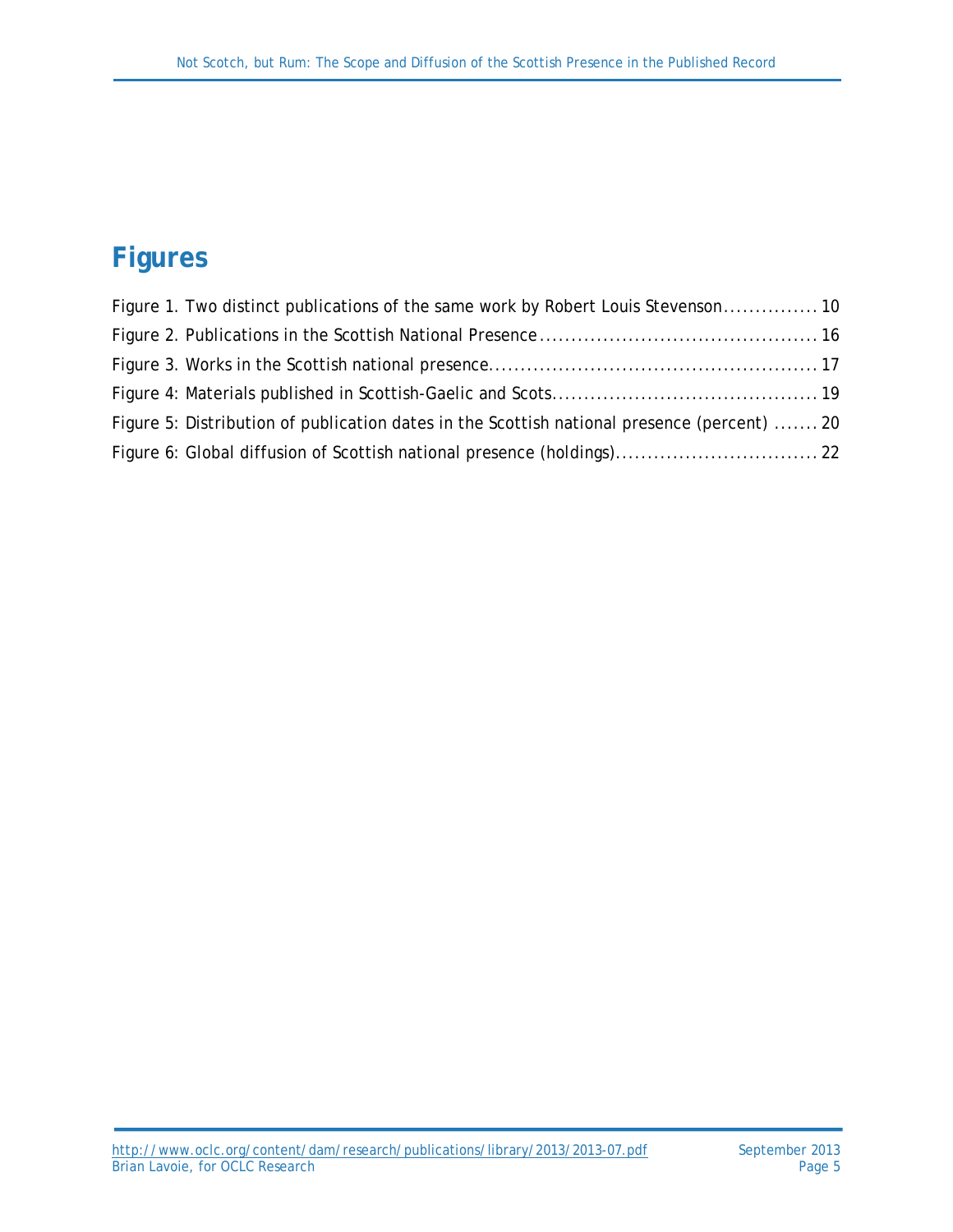## <span id="page-5-0"></span>**Acknowledgements**

The author thanks Caroline Brazier, Andrew Green, John MacColl, and OCLC colleagues Merrilee Proffitt, Titia van der Werf, and Lorcan Dempsey for reading and commenting on earlier drafts of this report. Special thanks to JD Shipengrover for preparing the graphics shown in figures 2 and 6; also to Lorcan Dempsey for recognizing the potential for using library data to analyze broader cultural topics, and encouraging this research.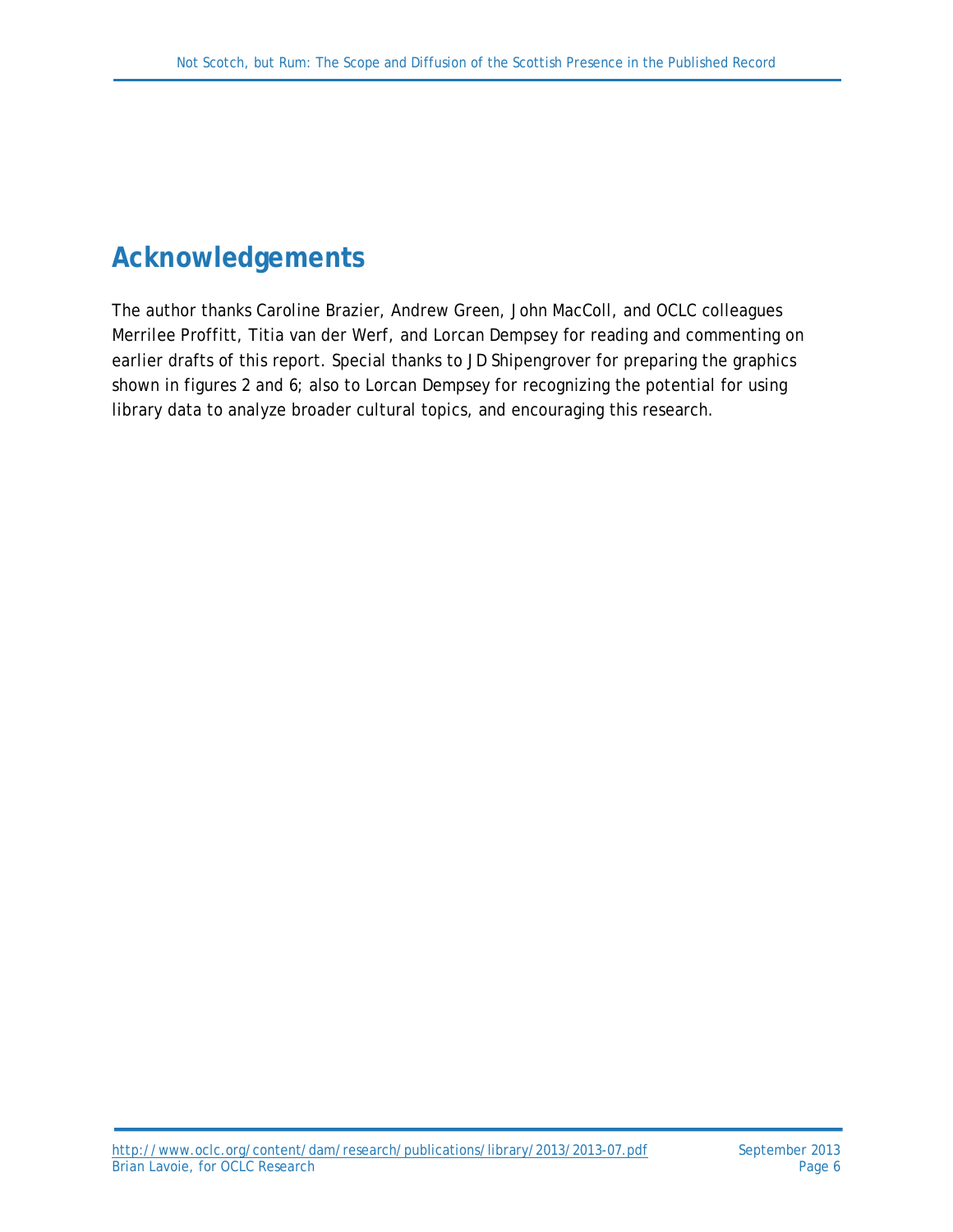## <span id="page-6-0"></span>**Introduction**

Big data sets and powerful computing capacity have transformed scholarly inquiry across many disciplines. While the impact of data-intensive research methodologies is perhaps most distinct in the natural and social sciences, the humanities have also benefited from these new analytical tools. For example, a new field of study—"culturomics"—employs computational methods to identify interesting cultural patterns in digitized texts (Wikipedia 2013). The literary scholar Franco Moretti coined the term "distant reading" to describe literature studies based not on "close" (i.e., human) reading, but computational analysis of massive aggregations of digitized works (Schulz 2011).

While full-text data is necessary to study topics such as lexicographical patterns or the distinctive features of certain literary genres, other types of analysis can be performed using only bibliographic descriptions of a corpus of works—i.e., metadata that includes the identity of the author, publication information, subject classifications, and so on. This report uses the millions of bibliographic descriptions in the WorldCat database to identify and characterize the Scottish presence in the published record.

The sum total of published knowledge is, for the most part, contained within the sixteen billion volumes residing in the collections of a million libraries worldwide (OCLC 2003, 5). The aggregation of global library holdings can therefore serve as a proxy for the published record. In practice, our view of the published record is incomplete: no single aggregation of data completely describes it. However, the WorldCat database can serve as a rough approximation for the global published record.**[1](#page-35-0)** The database contains bibliographic descriptions of more than 255 million distinct publications representing nearly 1.8 billion library holdings worldwide.**[2](#page-35-1)** While WorldCat includes materials of all types, books are particularly wellrepresented; moreover, WorldCat coverage tends to be most complete *vis-à-vis* North American library collections, and is only partial in other parts of the world. Nevertheless, WorldCat is the best representation of the global library resource available, and therefore the closest approximation of the published record.

This report uses Scotland as a case study to illustrate the concept of a national presence in the published record. The concept of a national presence is defined and operationalized in WorldCat data through a methodology that emphasizes machine processing with minimal manual intervention. The Scottish national presence in the published record is extracted from the global library resource represented in WorldCat, and characterized along a variety of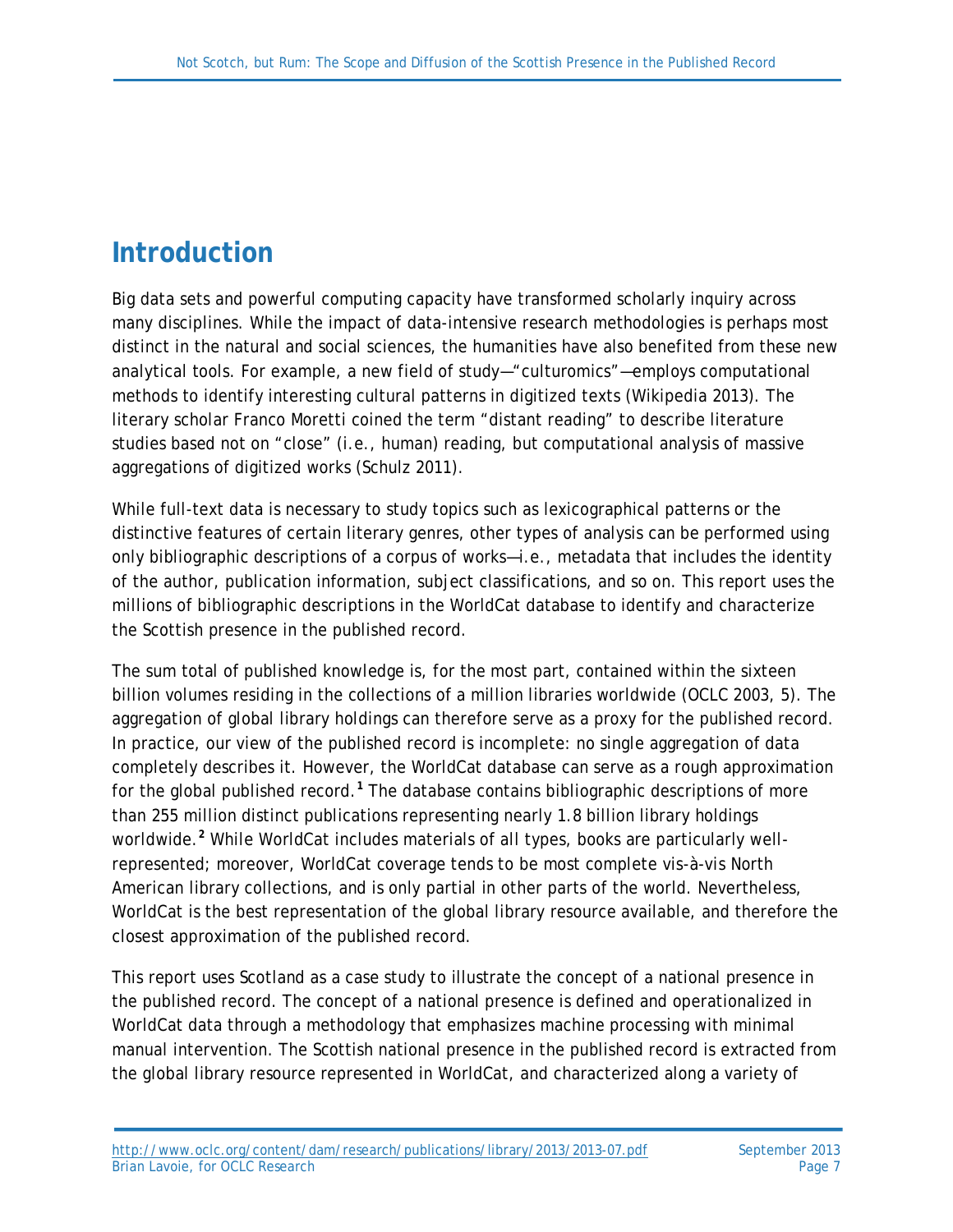dimensions. In addition, library holdings data is used to track the international diffusion and impact of the Scottish national presence. Analysis of Scotland's impact on the published record illustrates how massive aggregations of bibliographic data can be used to conduct research on cultural patterns and trends. National libraries, as well as other memory institutions, would benefit from a view of national contributions to scholarship and culture reflected in the published record, given their mission to collect, make available, and preserve their country's cultural and intellectual heritage. In addition, scholars may find the corpus of materials comprising a national presence to be a fruitful area for research.

### <span id="page-7-0"></span>**A National Presence in the Published Record**

The first task in identifying a national presence in the published record is to define it. An obvious starting point is the output of the national publishing industry, which, in a sense, is the most direct and easily measurable contribution to the published record. Another important aspect of the national presence is the intellectual or creative works produced by the people of a particular country; these can be published inside or outside the home country. For example, the Scottish-born author Ian Rankin is considered a key figure in the "Tartan Noir" genre of Scottish crime fiction; his best-selling Inspector Rebus series (set in Edinburgh) is published by the London-based Orion Publishing Group. Scotland's presence in the published record would seem incomplete without Rankin's work.

The distinction between works published in a country, and works published by the people of that same country, finds a parallel in the economic concepts of gross domestic product (GDP) and gross national product (GNP). GDP is the value of all goods and services produced within a country. GNP measures the value of goods and services produced by the nationals of a particular country, regardless of where the production occurred. In practice, the difference between GDP and GNP is usually small, but not trivial.**[3](#page-36-0)** In contrast, the difference between publishing "GDP" (published in the country) and "GNP" (published by the people of a country) may be significant, especially in countries with a domestic publishing industry that is small or projects a modest global profile. Consequently, the definition of a national presence should include materials published in a particular country, as well as materials published by the people of a particular country.

There is yet another element that should be included in the definition of a national presence: materials about a particular country, regardless of their origin. One metric of a country's impact on the published record is the intensity with which materials about the country in question are published worldwide. Returning to the Scotland example, the works produced by the luminaries of the Scottish Enlightenment—e.g., Adam Smith, David Hume, James Hutton, Robert Burns—would surely all be considered part of the Scottish national presence. But what about the corpus of materials written about the Scottish Enlightenment? Such materials form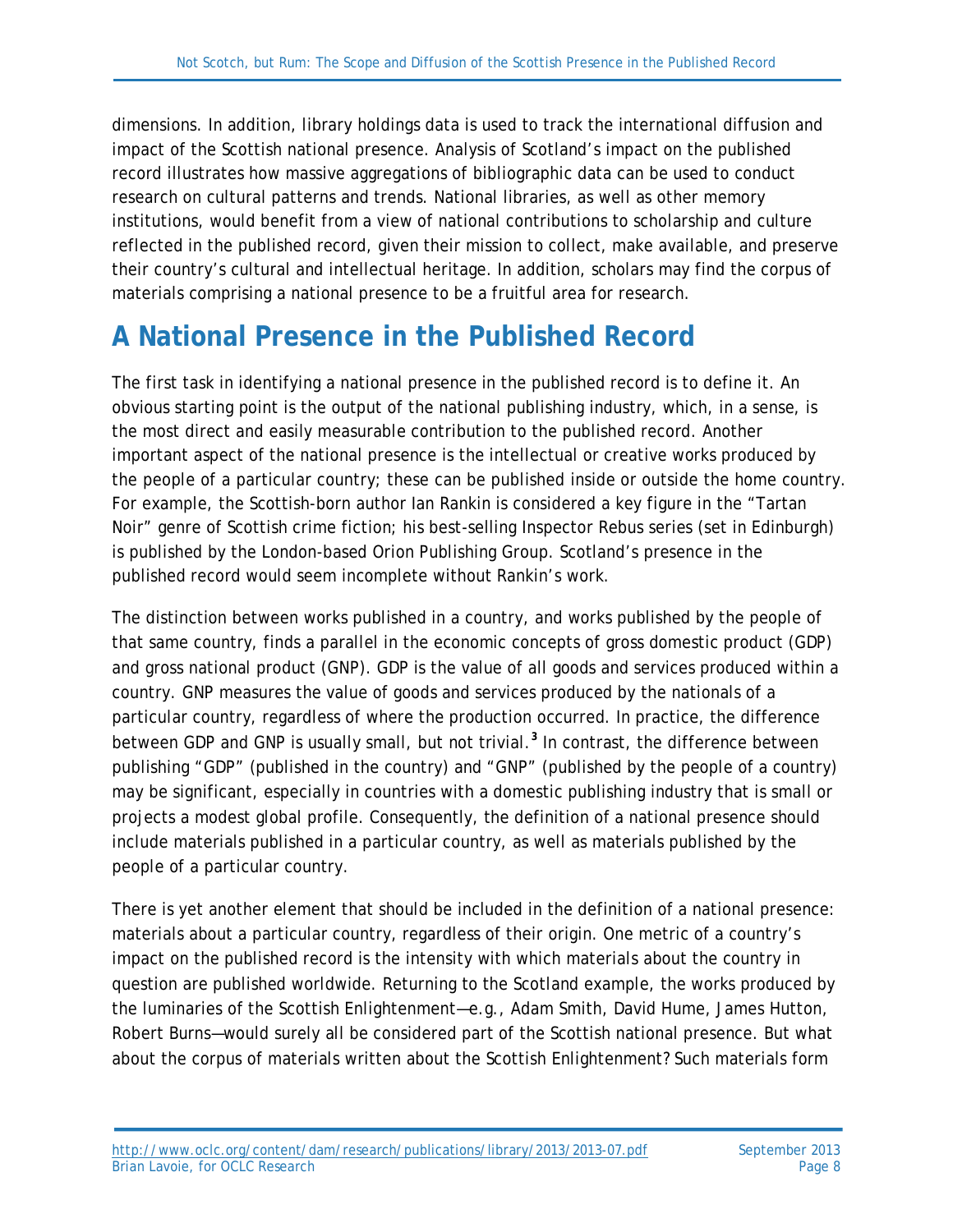what might be viewed as second layer of national presence that forms around the direct contributions of a nation's intellectual and creative production (i.e., materials published in the country, or by the country's people). Materials published about a country reflect the global influence exerted by its ideas, institutions, history, and culture.

This interpretation of a national presence in the published record aligns well with the stated missions of national libraries, which are usually the stewards of their nation's cultural and scholarly heritage. For example, the National Library of Australia's Service Charter states that the "Library's role. . . . is to ensure that documentary resources of national significance relating to Australia and the Australian people, as well as significant non-Australian library materials, are collected, preserved and made accessible. . . ."**[4](#page-37-0)** Similarly, the mission of the National Library of Ireland "is to collect, preserve, promote and make accessible the documentary and intellectual record of the life of Ireland. . . .",**[5](#page-37-1)** while the Swiss National Library focuses on "Helvetica", including "Swiss publications and foreign publications dealing with Switzerland and its inhabitants as well as publications by Swiss authors that have been published abroad, including translations."**[6](#page-37-2)** The task of the National Library of Poland "is to acquire, store and permanently archive the intellectual output of Poles, whether the works of citizens living on Polish soil, the most important foreign works, or publications related to Poland and published abroad."**[7](#page-37-3)**

In summary, a national presence in the published record is defined to include materials *published in the country, published by the country's nationals, and published about the country*. A variety of issues emerge in drawing boundaries around each of these categories, and operationalizing them via data available in a bibliographic record. These issues are discussed in the next section.

### <span id="page-8-0"></span>**Identifying the Scottish National Presence in the Published Record**

This paper uses Scotland as a case study for illustrating a national presence in the published record. The purpose of the case study is to demonstrate that:

- the concept of a national presence can be operationalized in the form of a methodology operating on bibliographic data;
- the methodology can be designed such that it can be re-purposed without significant modification to almost any country, with only minimal manual intervention.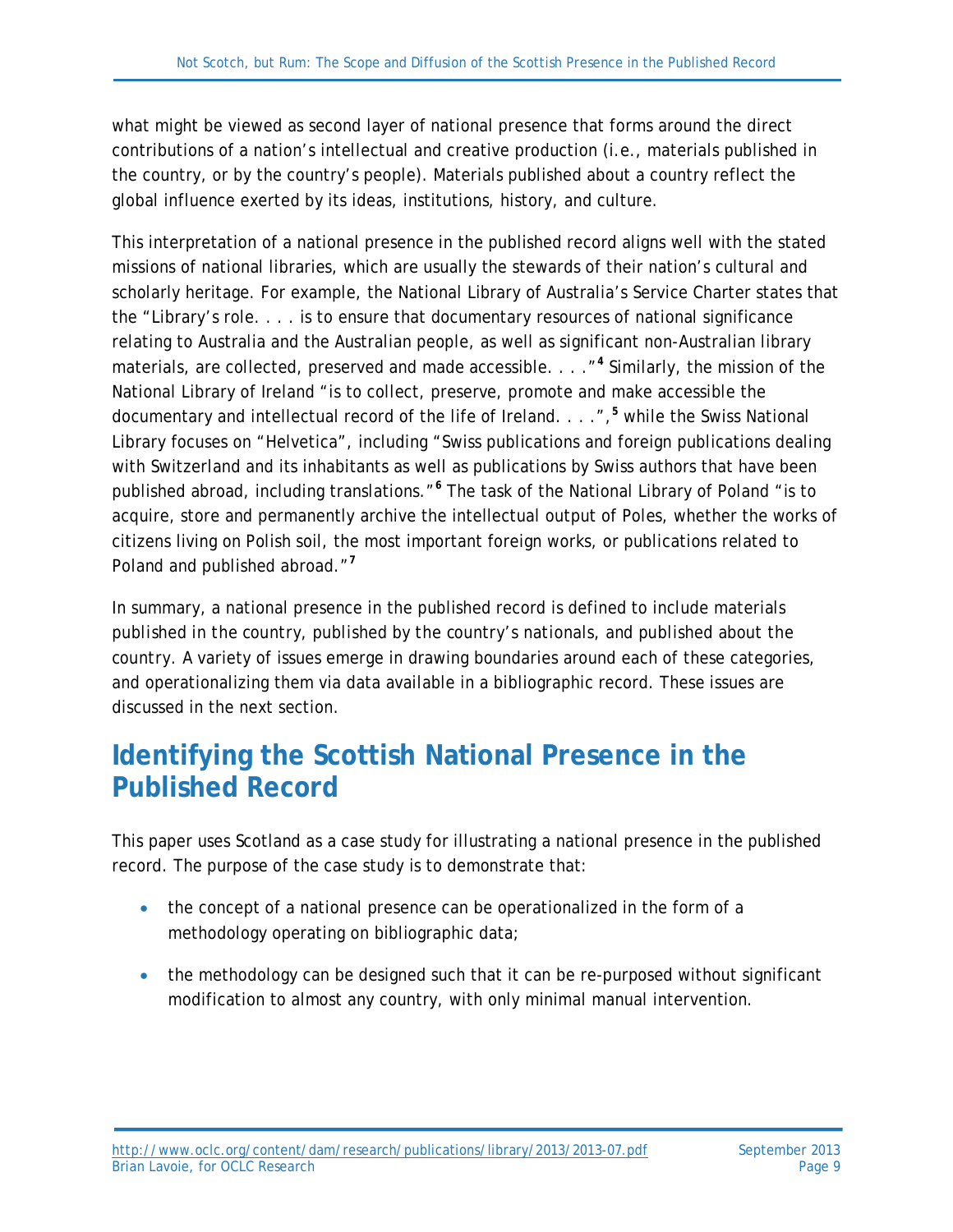Ease of implementation is essential: a methodology that must be hand-crafted to fit the circumstances of a particular nation, and includes pain-staking manual review would likely be too cumbersome to implement. But it is not without trade-offs. The higher accuracy that comes with customization and manual review must be weighed against the ease—but lower accuracy—of machine processing. Of course, no methodology—not even one which relies heavily on manual review—can exhaustively identify a national presence. An endless series of refinements can be devised to reduce the incidence of "Type I" and "Type II" errors—that is, materials that are incorrectly accepted, or incorrectly rejected. For our purposes, the goal is to construct a methodology that produces reasonably good results in the absence of significant customization and manual intervention.

The findings reported in this paper are based on WorldCat bibliographic and holdings data from January 2012. Other data sources employed in the analysis are cited later in the study.

#### *Some definitions*

The following terminology is helpful in understanding the methodology and analysis described in this report:

- *Work*: a distinct intellectual creation. For example, *Treasure Island* is a work by Robert Louis Stevenson.
- *Publication*: a distinct edition or imprint of a work. For example, the work *Treasure Island* has appeared as many different publications, two of which are shown below (These would be counted as two distinct publications in the analysis in this report).



#### <span id="page-9-0"></span>**Figure 1. Two distinct publications of the same work by Robert Louis Stevenson**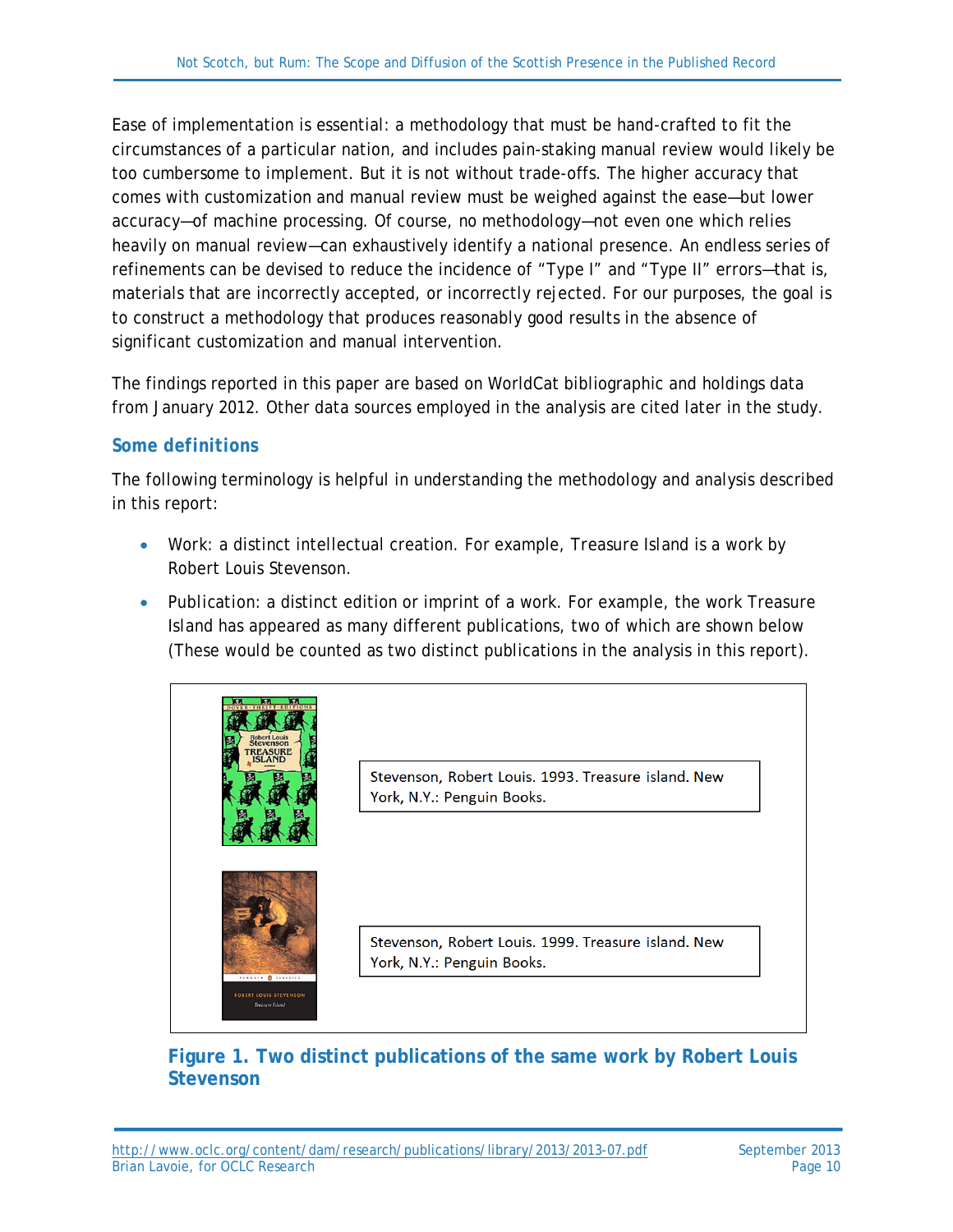• *Holding*: an indicator that a particular institution (e.g., a library) holds at least one copy of a particular publication in its collection. Note that a holding says nothing about the number of physical copies owned by the institution, other than at least one copy is available. For example, according to their catalog, the Dallas Public Library owns three copies of the Penguin publication of *Treasure Island*. All three copies are represented in WorldCat by a single holding associated with the Dallas Public Library.**[8](#page-38-0)**

#### <span id="page-10-0"></span>**Materials Published in Scotland**

The first component of the Scottish national presence includes materials published in Scotland. This component is largely straightforward to operationalize in bibliographic data, since well-defined fields and codes exist to record country of publication in a MARC-format**[9](#page-38-1)** bibliographic record; this in turn facilitates machine processing. A value of "stk" in the 008 field (bytes 15–17) indicates the material described in the record was published in Scotland. A second criterion is to check all instances of the 044 field/subfield-a, which is used to record additional countries of publication when the material is published simultaneously in multiple places. If "stk" appeared in the 008 field (bytes 15–17), or any instance of the 044 field/subfield-a, the record was flagged as describing something published in Scotland.

One complication specific to the Scottish case is that some materials that were published in Scotland are cataloged using the more general designation of the United Kingdom, which includes Scotland as well as England, Wales, and Northern Ireland. To address this, the same procedure for identifying materials explicitly cataloged as published in Scotland was used to identify materials cataloged as published in the UK (the relevant code is "xxk"). For these materials, the 260 field/subfield-a (place of publication) was parsed and analyzed. Typically, the information in this subfield denotes the city in which the material was published. Machine processing of this information is complicated by the fact that values are recorded as "free text", rather than with standard codes. Consequently, a variety of conventions, abbreviations, and spellings are encountered. To overcome this problem, a matching algorithm was developed which compared normalized words or groups of words in the field with a table of the top 50 Scottish cities (by population)**[10](#page-38-2)**. If a match was identified, the record was flagged as describing material published in Scotland.

The procedure described above was implemented in an algorithm which was run against the WorldCat database. This yielded 966,234 materials explicitly cataloged as published in Scotland, and a further 23,628 cataloged as published in the UK, but actually published in Scotland, for a total of **989,862 materials published in Scotland**.

<http://www.oclc.org/content/dam/research/publications/library/2013/2013-07.pdf> September 2013<br>Brian Lavoie, for OCLC Research Brian Lavoie, for OCLC Research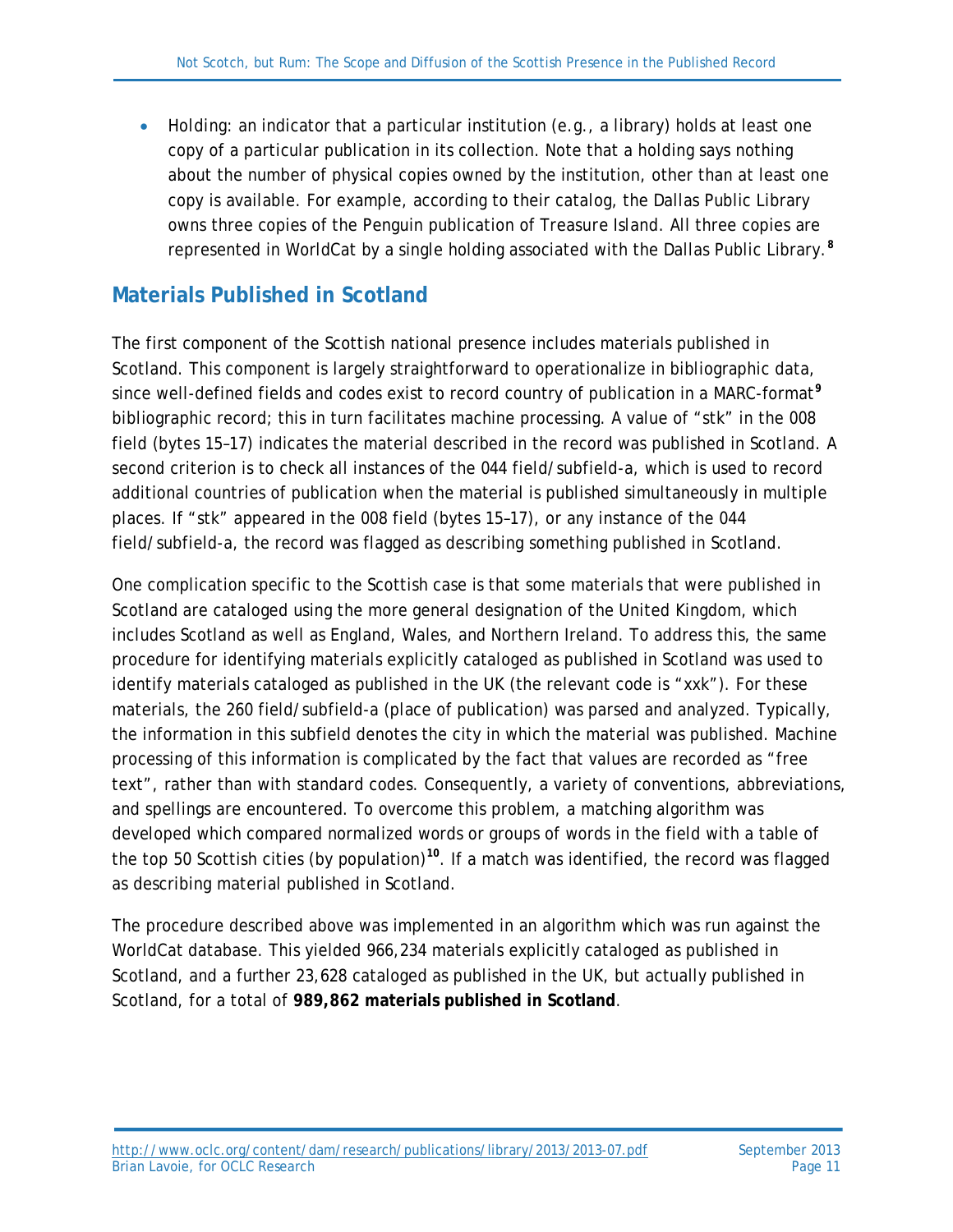#### <span id="page-11-0"></span>**Materials Published by Scottish People**

The second component of the Scottish national presence includes materials authored or created by Scottish people.**[11](#page-38-3)** Compiling a list of Scottish authors/creators can proceed in several ways. One is to use an existing list. Investigation of this option made clear that there was no single, easily obtainable list of Scottish authors/creators that could be reasonably construed as comprehensive. Some lists tend to focus on historical authors; some on contemporary ones. Some include only writers. All are to a greater or lesser degree incomplete. Of course, comprehensiveness is likely to be unachievable in any case, but the lists examined were either too incomplete to be of use, or focused on a particular category of Scottish authors/creators to the exclusion of others.**[12](#page-38-4)** Another approach is to compile a list by hand, drawing on existing lists and other sources. While this may result in a more comprehensive list of names, it would also involve a labor-intensive, time-consuming process, which would have to be repeated for every country to which the methodology is applied.

For the purposes of this report, a methodology was developed for identifying Scottish authors/creators that draws on the publicly available data sets provided through DBpedia, an initiative aimed at transforming the information in Wikipedia into structured data sets.**[13](#page-38-5)** The DBpedia data sets offer several advantages that recommend them for use in building a list of authors/creators associated with a particular country. The data sets are machine processable, which reduces the need for manual analysis; moreover, the fact that the data is structured enhances the scope for re-purposing the processing algorithms for other countries besides Scotland. The data sets offer a reasonable approximation of comprehensiveness, in that most Scottish authors and creators of at least modest visibility are likely to be represented in Wikipedia. Finally, the "crowd-sourced" nature of Wikipedia content suggests a natural consensus for situations where a person's nationality is uncertain or in dispute.

The DBpedia file**[14](#page-38-6)** containing structured data about all persons with an entry in the English-language version<sup>[15](#page-38-7)</sup> of Wikipedia was processed to identify all records with a "birthplace" field containing the string "Scotland". The file was also checked for any birthplace field populated with a string ending in one of the top 50 Scottish locales<sup>[16](#page-38-8)</sup>, or one of the 32 Scottish council areas. This procedure identified 6,097 distinct names of Scottish persons. In addition, the DBpedia file containing the short abstracts for every entry in the English-language version of Wikipedia was processed to identify all entries that contained the word "Scottish".**[17](#page-38-9)** This produced a list of 23,788 entries.

Each entry in the persons and abstracts files contains a unique identifier in the form of a link—for example, *http://dbpedia.org/resource/Adam\_Smith*. Entries in the two files will share the same link identifier if they pertain to the same Wikipedia page. The links for the entries extracted from the abstracts file were compared to the links from all entries in the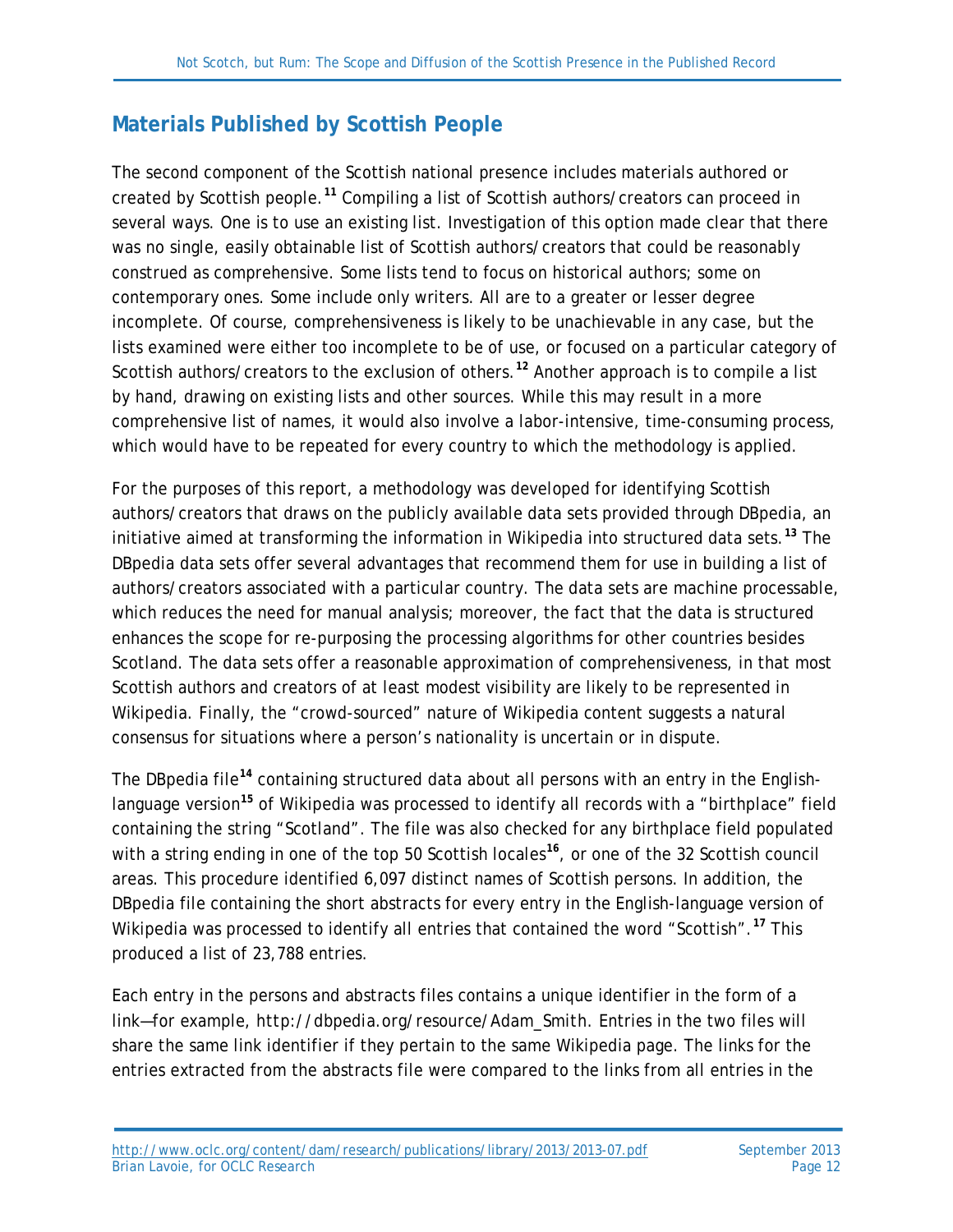persons file; only those links from the abstracts file that identify a person (by virtue of a matching link in the persons file) were retained. This reduced the list of entries from the abstracts file to 11,075.

The individuals identified as Scottish from the abstracts file fall into one of three categories:

- Those who have already been identified as Scottish from the persons file via birthplace data.
- Those who have no birthplace data in the persons file. These names were retained in the list as being Scottish, by virtue of the abstracts data alone.
- Those who have non-Scottish birthplace data in the persons file. These individuals were discarded from the list.

The lists of individuals identified as Scottish from the persons and abstracts files were then merged, yielding a final list of 11,604 distinct Scottish people in DBPedia. To validate the accuracy of this list, a 1 percent random sample of names was extracted from the list and manually checked; 91 percent were indeed Scottish—i.e., were born in Scotland. Of the remaining 9 percent, some fell afoul of the extremely narrow test of Scottishness. These individuals were identified solely through the abstracts file; manually verifying their birthplace from other data sources revealed that they were born outside of Scotland to Scottish parents. If these persons are also considered Scottish, the accuracy rate of the sample rises to 93 percent.

This methodology for identifying the Scottish people in Wikipedia has the advantage of being conducted entirely through machine processing, with a result that can make a reasonable claim to comprehensiveness. However, it suffers from several drawbacks. As noted, it relies on a narrow definition of Scottishness. In addition, it only includes people who have merited an entry in Wikipedia. Checking the sample can only assess the incidence of names that were included that should not be. It says nothing about names that should be included but are not.

At this stage, we only have a list of Scottish people, not Scottish people who are also authors/creators. To impose the last filter, the names in the list were compared to the data underpinning the WorldCat Identities service.**[18](#page-38-10)** WorldCat Identities provides a summary page for every author or creator whose work is represented in WorldCat, including information about their body of work as it is represented in WorldCat. Matching the names from the list of Scottish people derived from DBpedia to the individuals represented in WorldCat Identities produced a list of all publications in WorldCat associated with a Scottish author/creator.**[19](#page-38-11)** This list of publications represents the second component of the Scottish national presence: **642,427 publications by Scottish people**.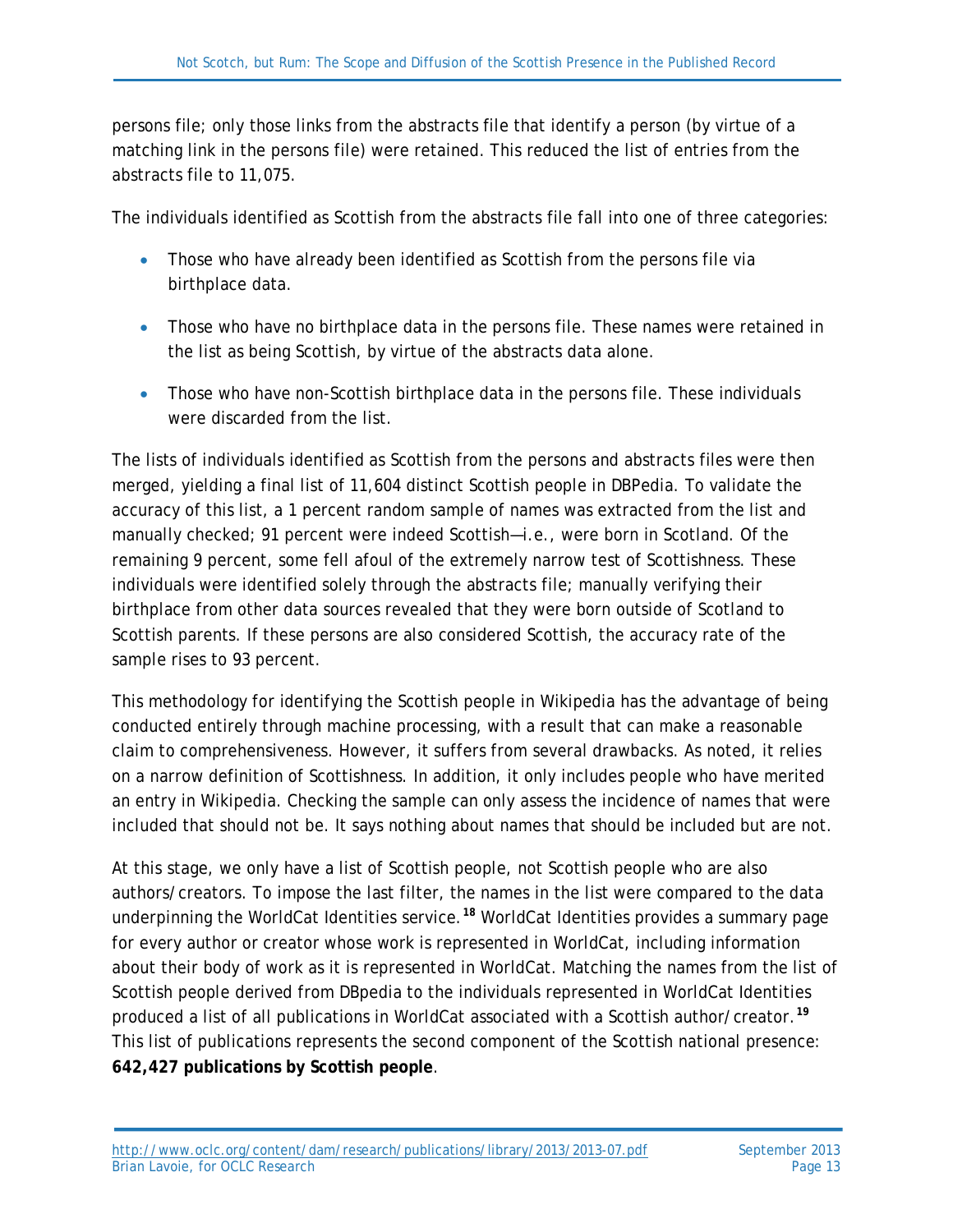#### <span id="page-13-0"></span>**Materials Published About Scotland**

The third and final component of the Scottish national presence is material about Scotland. Identifying materials in WorldCat that are about Scotland is challenging, in that the concept of being "about" something is itself not well defined. It is easy to stray into definitions that are both too narrow and too expansive. For example, being about Scotland is more than just material written specifically about the country of Scotland, such as travel guides. The 2010 biography *Adam Smith: An Enlightened Life*; the acclaimed children's fiction book *Always Room for One More* (set in Scotland); the personal journals of Scottish missionary David Livingstone: all are, at some level, about Scotland. But a line must be drawn somewhere. A book about the Associate Reformed Presbyterian Church in the United States is not really about Scotland, even though this denomination is of Scottish origin. And a picture of a Scots pine is not about Scotland!

Several approaches can be taken to identify a cohort of materials about Scotland. In choosing a strategy, the key trade-off is between precision and ease of implementation—or put another way, between a labor-intensive process of constructing a precise identification of materials about Scotland, and a largely automated process that requires less effort to implement, but at the price of less precision in results. For this study, an automated approach was chosen, in keeping with the goal to construct a methodology that minimizes manual intervention. However, some manual review was still required, as noted below.

First, the WorldCat database was scanned to identify all records that contained at least one FAST subject heading**[20](#page-38-12)** that included a direct reference to Scotland: "Scotland", "Scottish", "Scot", along with several other variations. All eight FAST subject facets were analyzed: topical, geographic, chronological, personal names, corporate names, events, form, and genre. These headings constituted a core set of Scotland-related subject headings. Any record with a Geographic Area Code of "e-uk-st" in the 043 field/subfield-a was also flagged. This process yielded 395,508 records; all of these were deemed to describe materials about Scotland.

The next step was to extract all of the FAST headings that co-occurred with the core Scotland-related headings. These were sorted by facet, and then ranked by frequency of occurrence (i.e., number of records in which each heading co-occurred with a core Scotlandrelated heading). All of the headings in each facet that co-occurred ten or more times with one of the core Scotland-related headings were reviewed to assess whether they were also Scotland-related in their own right. For example, the co-occurring FAST heading "Burns, Robert" describes something about Scotland (a Scottish poet), as does "Covenanters" (a Scottish Presbyterian movement). Headings were discarded if they did not reference something about Scotland (e.g., "ballads, English") or were too general (e.g., "universities and colleges").**[21](#page-38-13)**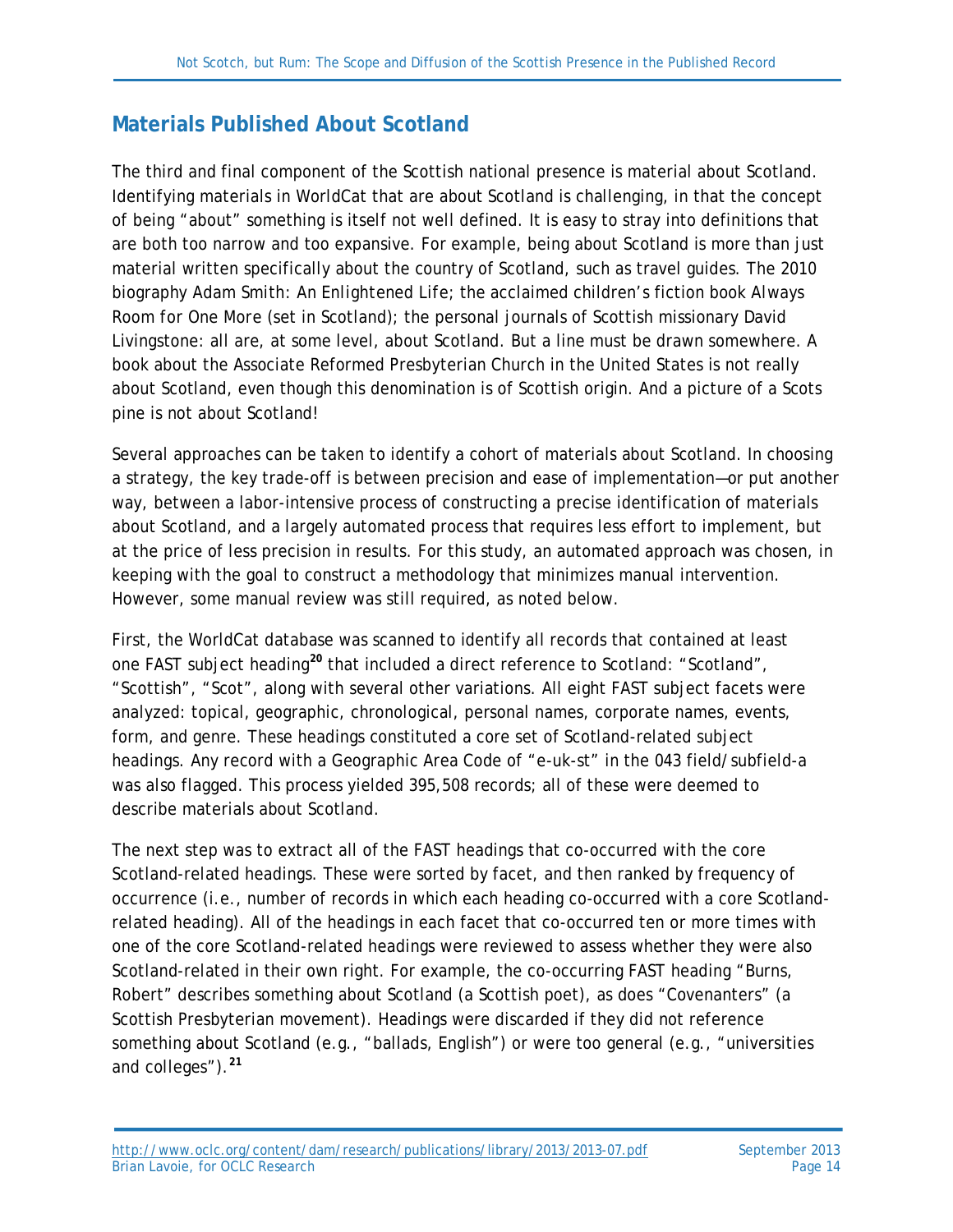Given the list of subject headings that survived the review, a second scan of WorldCat was performed to identify all records that contained any of these headings, regardless of whether or not they co-occurred with one of the core Scotland-related headings. The resulting record set was then merged with the first record set produced by the core Scotland-related headings. Finally, an additional set of records were added based on WorldCat Identities data. This latter group of records was a by-product of the process of identifying materials published by Scottish authors/creators (described in the previous section). In addition to mapping the publications described in WorldCat records to the individuals responsible for authoring or creating them, WorldCat Identities also maps publications in WorldCat to identities they are about. Given the list of Scottish people described in the previous section, a set of records was identified describing publications that included as a subject one or more of the individuals on the list. Many of these publications had no co-occurring FAST heading that directly referenced Scotland or a Scotland-related subject (other than the identity of the Scottish person whom the material was about), and so were not identified through the FAST headings analysis. Taking all of these records together and eliminating duplicates yielded **515,146 publications that are about Scotland**.

## <span id="page-14-0"></span>**The Scottish National Presence in the Published Record**

Combining the materials published in Scotland, by Scottish people, or about Scotland—and then removing duplicates—yields a Scottish national presence in the published record of 1.8 million distinct publications (figure 2). To lend a sense of proportion to this number, note that the size of the Scottish national presence exceeds that of the library collections of each of the four ancient Scottish universities.**[22](#page-38-14)** Or to put it another way, imagine a medium-sized research library filled with nothing but materials published in Scotland, authored or created by Scottish people, or about Scotland. As these examples suggest, the Scottish national presence is a resource of significant proportions.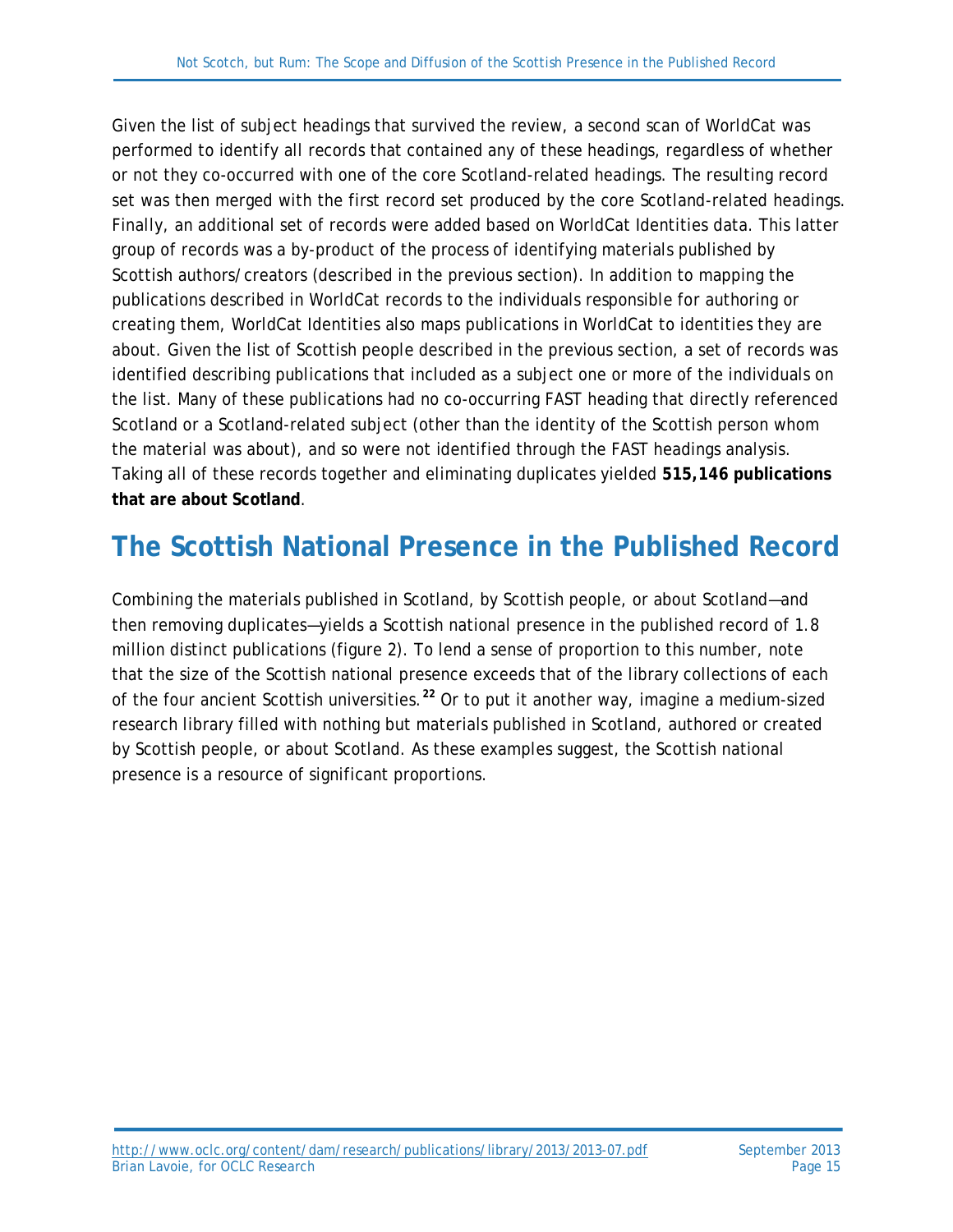

#### <span id="page-15-1"></span>**Figure 2. The Scottish Presence in the published record**

Table 1 reports the bi-lateral overlap across the trhee components of the Scottish national presence.

#### <span id="page-15-0"></span>**Table 1. Overlap across components of the Scottish national presence\***

|                        | <b>Published By</b><br><b>Published In</b> |      | <b>Published About</b> |  |
|------------------------|--------------------------------------------|------|------------------------|--|
| Published In           | 1.00                                       | 0.07 | 0.27                   |  |
| Published By<br>0.10   |                                            | 1.00 | 0.09                   |  |
| <b>Published About</b> | 0.51                                       | 0.12 | 1.00                   |  |

*\*Each result represents the percentage of materials identified by row heading that also are included in materials identified by column heading*

Only 7 percent of the materials published in Scotland are created or authored by Scottish people. This suggests two possible interpretations: first, that most Scottish authors publish domestically, but are heavily exceeded in number by non-Scottish authors who choose to publish under Scottish imprints; or, that few Scottish people choose to publish domestically. Other information in table 1 favors the latter view: only 10 percent of materials published by Scottish people is published domestically. Similar findings are associated with materials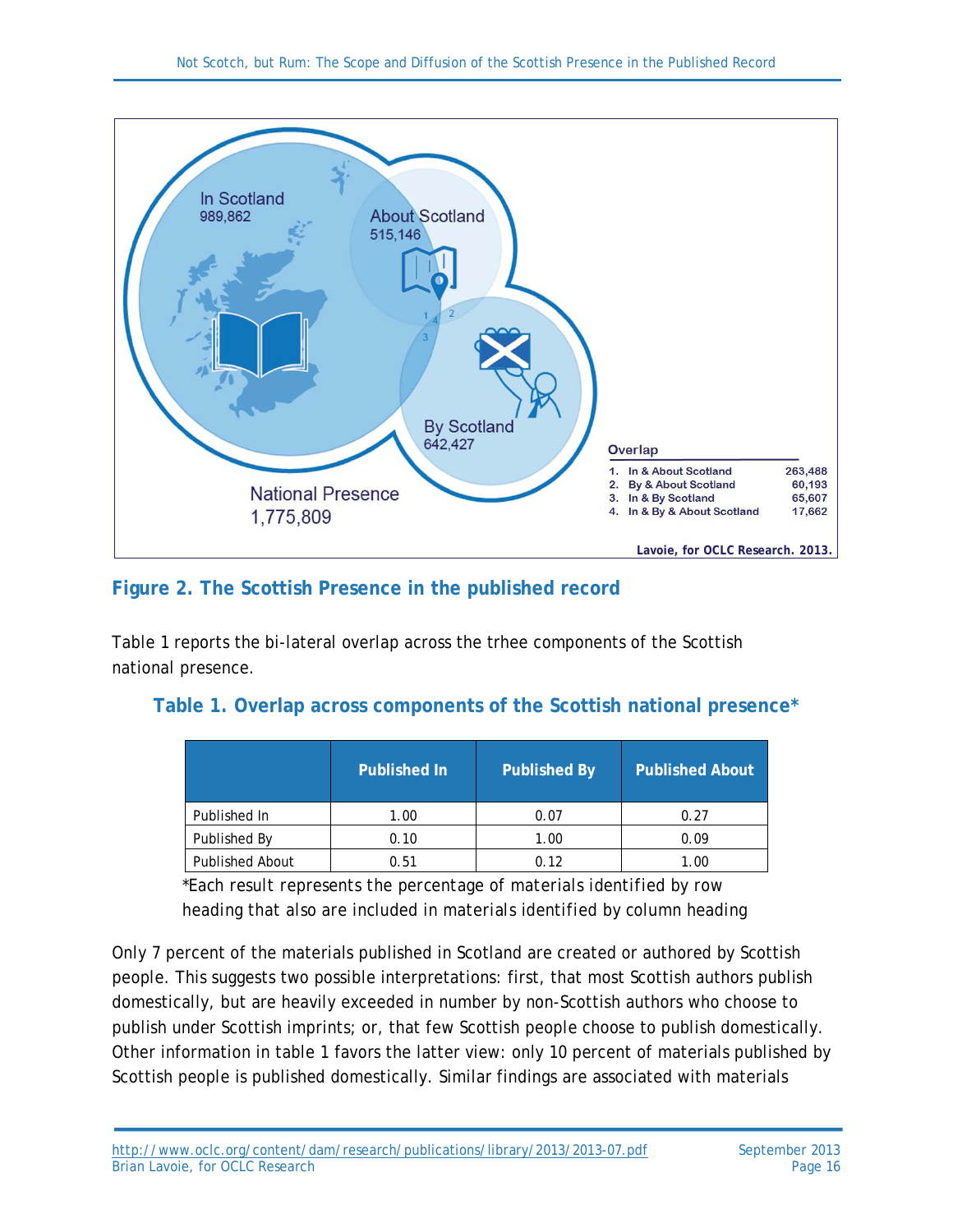published about Scotland: roughly a quarter of Scottish domestic publishing output comprises materials about the home country—and of the materials published about Scotland, more than half are published in Scotland—yet relatively little of this material is created or authored by Scottish people. Only 9 percent of the material published by Scottish authors is about their native country; similarly, only 12 percent of the material published about Scotland was created or authored by Scottish people. In short, the data in table 1 suggest that Scottish authors and creators largely look beyond Scotland both for publishing venue and subject.

The publications in the Scottish national presence can be linked to distinct works. Figure 3 indicates the number of works that can be attributed to the national presence as a whole, as well as each of its three components.



#### <span id="page-16-0"></span>**Figure 3. Works in the Scottish national presence**

An interesting feature of the data in Figure 3 is that while the "Published In" and "Published About" components—and the national presence overall—reflect similar ratios of publications to works (1.4, 1.4, and 1.7, respectively), the ratio for the "Published By" component is significantly higher (2.4). This suggests that works published by Scottish people tend to be republished more often than works published in Scotland or about Scotland. This difference cannot be explained with the data used in this study, although we can speculate that many Scottish authors who publish abroad do so because they have achieved some degree of international renown; this in turn suggests that their work is sufficiently popular to warrant republication in new editions or translations. On the other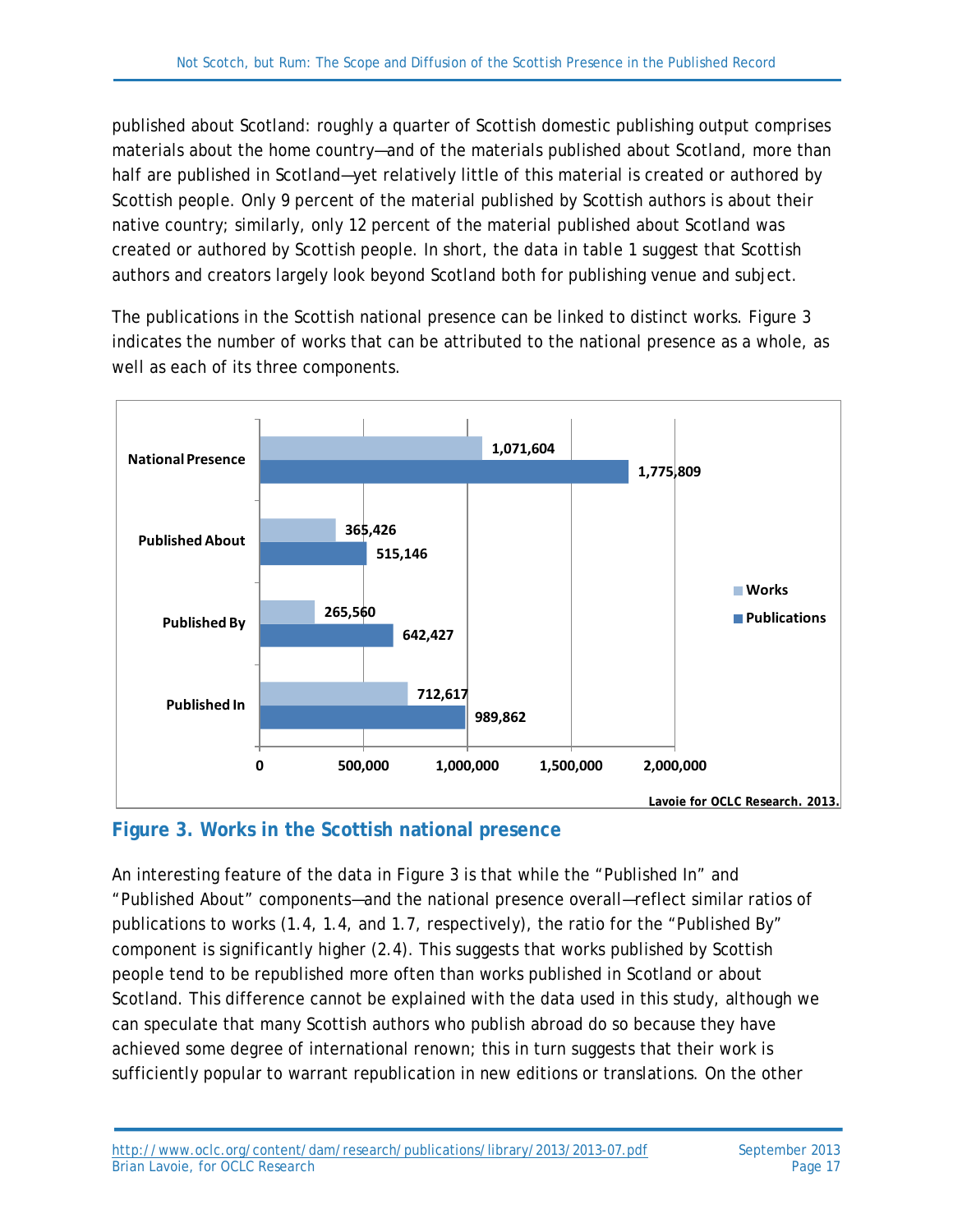hand, it may be the case that those who are republished are more likely to be renowned, and therefore more likely to have a Wikipedia page—and therefore more likely to have their works identified as produced by a Scottish person (given the methodology used in this report).**[23](#page-38-15)** In any case, it seems that works by Scottish authors have a particularly significant impact in terms of extending the national presence.

The Scottish national presence includes materials in 218 languages; materials published in Scotland include 130 languages; materials published by Scottish people, 174 languages; and materials about Scotland, 123 languages. The vast majority—87 percent—of the Scottish national presence is published in English, the nation's primary language. However, while 92 percent of the materials published in Scotland, and 93 percent of the materials published about Scotland, are in English, only 79 percent of the materials published by Scottish people are in English. This provides further evidence that Scottish authors and creators tend to publish overseas. Presumably some of these overseas publishing venues are in non-English speaking countries, and would therefore increase the proportion of non-English language materials *vis-à-vis* the other two components of the Scottish national presence.

Table 2 reports the five most frequently-occurring languages other than English for the Scottish national presence and its three components.

| <b>Published In</b>    | <b>Published By</b> | <b>Published About</b> | <b>National Presence</b> |
|------------------------|---------------------|------------------------|--------------------------|
| Latin                  | German              | French                 | Latin                    |
| <b>Scottish Gaelic</b> | French<br>Latin     |                        | German                   |
| Scots                  | Latin               | German                 | French                   |
| French                 | Spanish             | <b>Scottish Gaelic</b> | Spanish                  |
| Spanish                | Japanese            | Spanish                | <b>Scottish Gaelic</b>   |

#### <span id="page-17-0"></span>**Table 2. Five most frequently-occurring languages other than English**

An interesting feature of the data in table 2 is the prominence of Latin-language materials in the Scottish national presence, as well as each of its three components. More than 26,000 publications published in Scotland are in Latin, as well as nearly 9,000 materials published by Scottish people, and about 4,500 materials about Scotland. All told, more than 35,000 distinct publications in the Scottish national presence are published in Latin. The median publication date for these materials is 1786, suggesting that these materials are generally quite old, and are likely valued not just for their content but also as historical artifacts.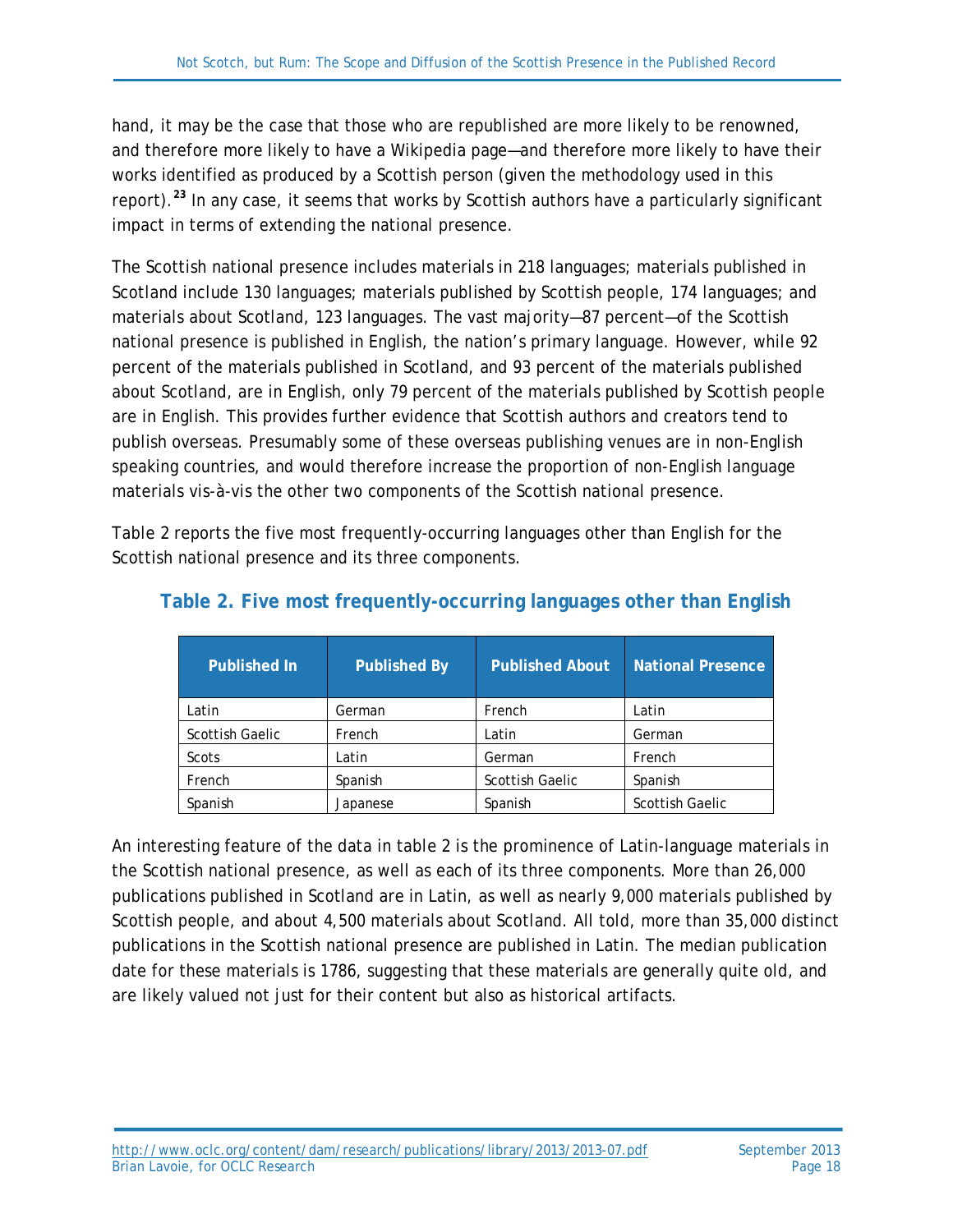Although Scotland is primarily an English-speaking country, it possesses two languages native to its people: Scottish Gaelic and Scots. Figure 4 shows the number of publications in these languages in the Scottish national presence and its components.



#### <span id="page-18-0"></span>**Figure 4: Materials published in Scottish-Gaelic and Scots**

The vast majority of Scottish Gaelic- and Scots-language materials in the Scottish national presence are published domestically (although constituting less than 1 percent of all materials published in Scotland). What is perhaps curious is that only a small fraction of the Scottish Gaelic- and Scots-language materials are authored or created by Scottish people. One possible explanation is that these materials are translations from other languages. In fact, 1,335 of the Scottish Gaelic- and Scots-language materials are indeed cataloged as translations from other languages. In the cases where the original language was cataloged, English is predominant (755); other languages include Ancient Greek (91), Latin (28), Hebrew (24), French (16), and Welsh (12). Cataloging for 148 publications indicated Scottish Gaelic was the original language, and so are translations into Scots, while cataloging for 14 publications indicated Scots as the original language, and so were translated into Scottish Gaelic.

While translations may provide a partial explanation for the apparent paucity of Scottish people publishing in the two native Scottish languages, another explanation may be that there are in fact many Scottish people publishing in these languages, but they have not achieved sufficient renown to merit a Wikipedia page. If so, the methodology used in this study would not have identified them as Scottish authors. However, it is doubtful that the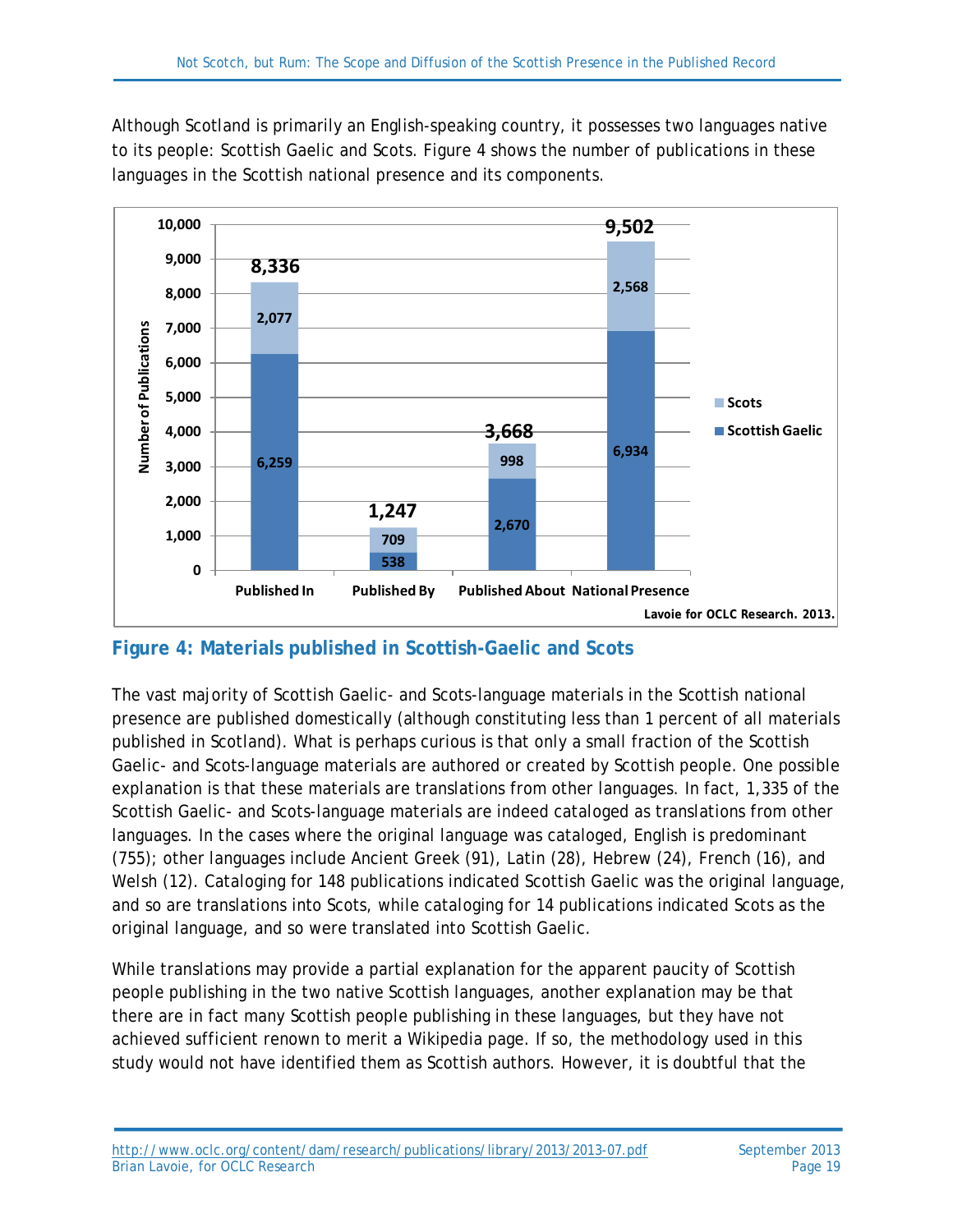number of Scottish authors omitted in this way would be significant, because as the data in figure 4 suggests, most Scottish Gaelic- and Scots-language materials are published domestically. Therefore, publications by lesser-known Scottish authors in these languages would likely have been identified among the materials published in Scotland.

Another question related to Scottish Gaelic- and Scots-language materials is whether there are places in Scotland that specialize in publishing in these languages. The leading centers (by number of publications) for Scottish publishing in these languages are Edinburgh and Glasgow. However, the data revealed several other places with significant publishing output in Scottish Gaelic and Scots, including Inverness, Aberdeen, Sterling, and Perth. London was the leading location outside of Scotland. The Isle of Lewis (in particular, Stornoway) was also a significant producer of these materials.



Figure 5 reports the distribution of publication dates for the materials in the Scottish national presence.

#### <span id="page-19-0"></span>**Figure 5: Distribution of publication dates in the Scottish national presence (percent)**

For materials published in Scotland or by Scottish people, as well as the Scottish national presence as a whole, publications dating from 1850 or earlier constitute the largest share of the collection. The fact that fully a quarter of the Scottish national presence comprises materials published no later than 1850 is remarkable: for comparison, the global library resource as a whole (as represented by the WorldCat database) exhibits only a 6 percent share of these materials. In many cases, pre-1850 materials are valued not only for their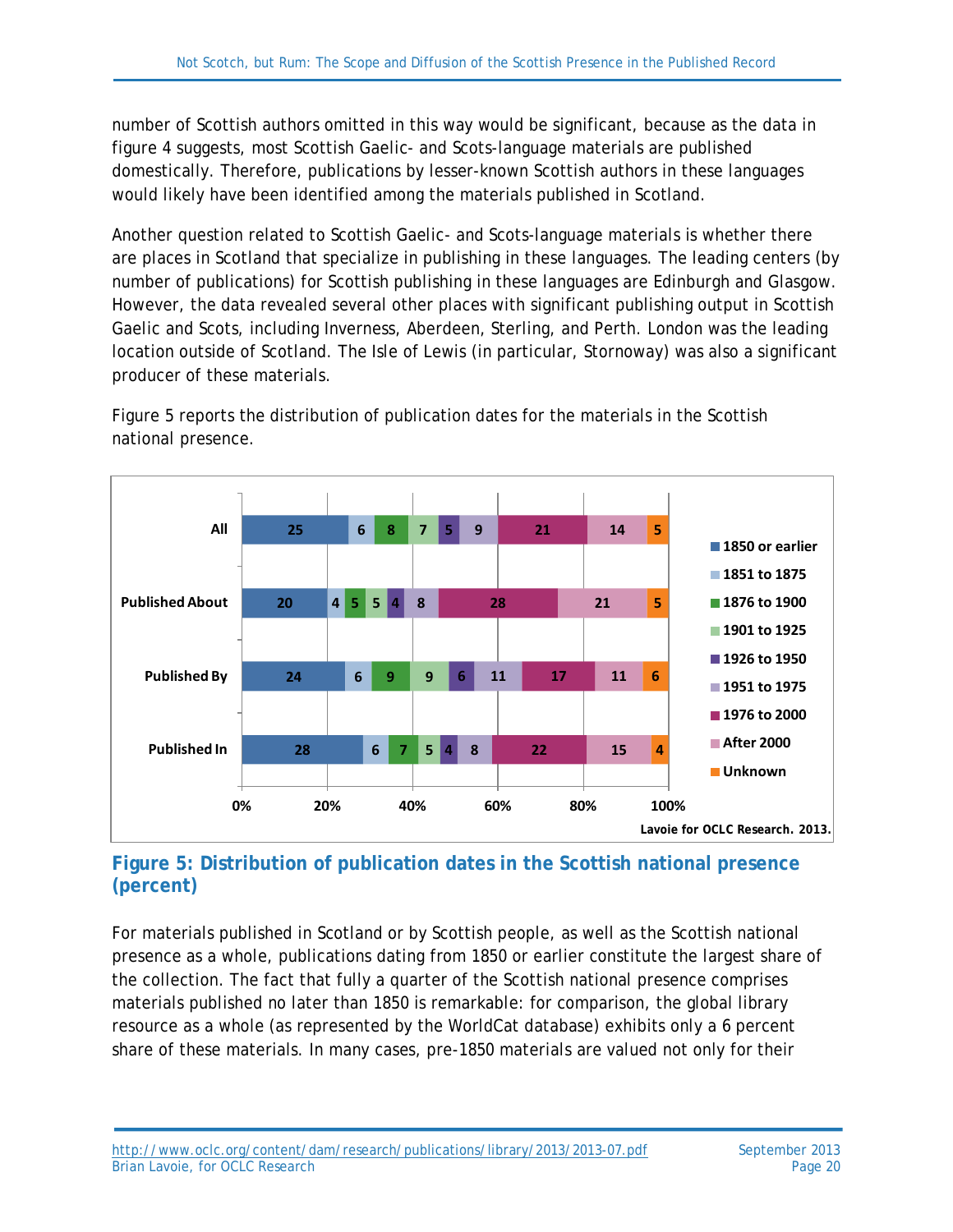content but also as historical artifacts, and may receive special curatorial interpretation, preservation, and security.**[24](#page-38-16)**

The median age (years since publication) for materials in the Scottish national presence as a whole is about 65 years. In terms of the individual components of the Scottish national presence, materials published about Scotland seem to have the highest degree of currency, while materials published by Scottish people have the least. The median age of a publication about Scotland is approximately 35 years. In the case of publications by Scottish people, the median age is approximately 85 years. For materials published in Scotland, the median age is about 70 years.

### <span id="page-20-0"></span>**Global Diffusion of the Scottish National Presence in the Published Record**

A nation's cultural and intellectual heritage exerts its influence in many ways. We are accustomed to acknowledging this influence in areas such as language, cuisine, and the media. But as we have seen, a national presence can be identified within the published record, and this presence too has a role in projecting a country's culture and ideas worldwide. Measuring the international diffusion of a national presence in the published record can be approached from a variety of perspectives; this study uses the presence of published materials in library collections around the world as a signal of wider cultural, educational, and scholarly influence.**[25](#page-38-17)**

#### <span id="page-20-1"></span>**International Patterns of Diffusion of the Scottish National Presence**

<span id="page-20-2"></span>Table 3 reports the number of library holdings worldwide for the materials in the Scottish national presence and each of its components.

|                        | <b>Holdings</b> | <b>Holdings Per Publication</b> |
|------------------------|-----------------|---------------------------------|
| National presence      | 19,028,307      | 10.7                            |
| Published In           | 6,432,538       | 6.5                             |
| Published By           | 8,478,076       | 13.2                            |
| <b>Published About</b> | 7,525,566       | 14.6                            |

#### **Table 3. Worldwide holdings of the Scottish national presence**

The materials comprising the Scottish national presence account for nearly 20 million holdings in library collections worldwide. While in absolute terms this is certainly a large number, it represents only about 1 percent of the nearly 1.8 billion holdings attached to the global library resource approximated by WorldCat. It is difficult to find a benchmark against which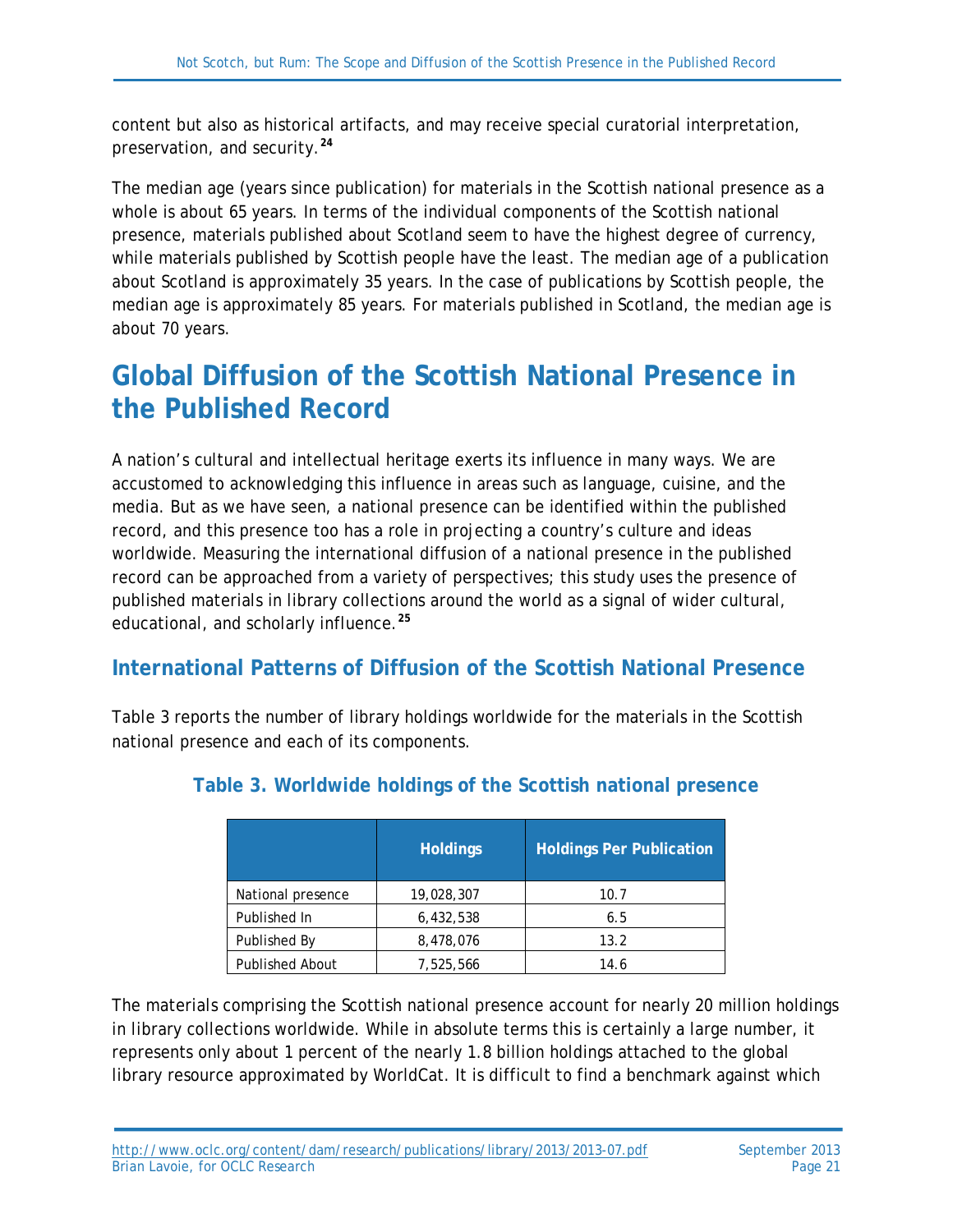to assess whether the Scottish influence, as represented by library holdings, is large or small. However, it is worthwhile noting that the average number of holdings per publication in WorldCat is about 7.2, compared to 10.7 for a publication in the Scottish national presence. This suggests that the "influence"—as measured by intensity of holdings—of the average publication in the Scottish national presence is higher than that of the average publication in the global library resource.

A more revealing metric of the international influence of Scottish materials may be the holdings-per-publication ratios for the three components of the Scottish national presence. This ratio is relatively low for materials published in Scotland, compared to both the WorldCat average and to the other two components of the national presence. In contrast, materials published by Scottish authors/creators, and materials published about Scotland are collected quite heavily worldwide, with holdings-per-publication ratios approximately double that of the average for the global library resource. This suggests that it is primarily through these channels that the Scottish national presence in the published record diffuses itself worldwide.

Further insight on this point can be obtained by examining the distribution of Scottish national presence holdings across countries. Figure 6 reports these results.



<span id="page-21-0"></span>**Figure 6: Global diffusion of Scottish national presence (holdings)**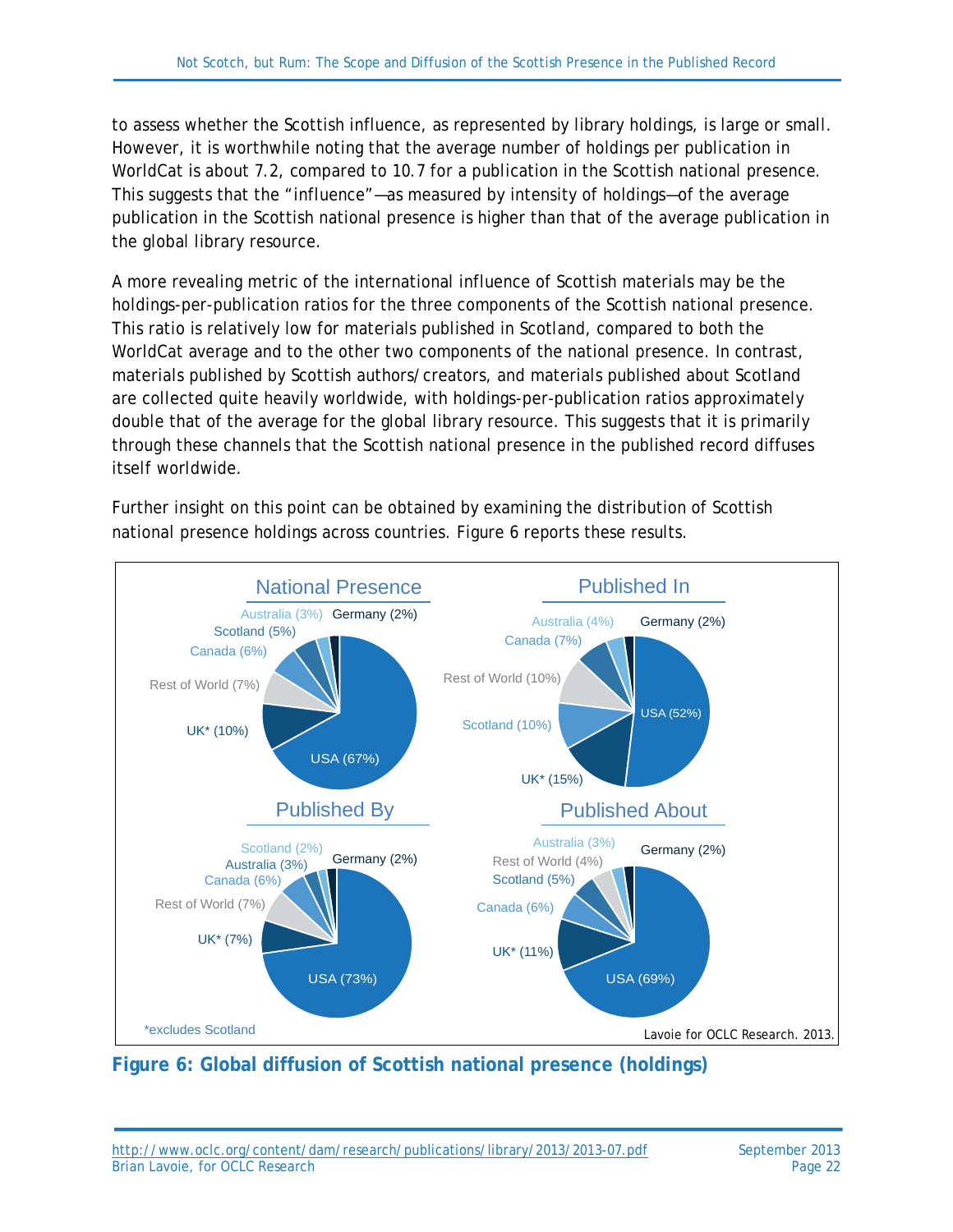The data in figure 6 indicate that the Scottish national presence is manifested (in the form of materials held in library collections) chiefly in places other than Scotland. The United States is the location for the majority of holdings associated with the Scottish national presence or any of its components, with the UK (excluding Scotland), Canada, and Australia also highly ranked. Scottish holdings account for between two and ten percent of the holdings. This is not unexpected—Scotland's size in comparison to other nations is quite small—but nevertheless underscores the point that Scotland's national presence in the published record is manifested primarily outside of Scotland.

Materials published in Scotland appear to have a higher tendency to be collected domestically, with Scottish institutions accounting for 10 percent of the holdings associated with Scotlandpublished materials, compared to only 5 percent for materials published about Scotland and 2 percent for materials published by Scottish people. Several factors may account for this result. Smaller publishing houses are perhaps more likely to have only national or regional audiences, and therefore would be more likely to have their publishing output collected by domestic institutions rather than those overseas. Moreover, Scottish libraries and other collecting institutions are likely to pay special attention to collecting the output of the domestic imprint; indeed, the National Library of Scotland has legal deposit privileges for all printed materials published in the UK or the Republic of Ireland.

Diffusion of the Scottish national presence around the world can also be tracked through the identification of concentrations of Scotland-related materials in library collections. Table 4 reports the largest "Scotland centers" around the world in the context of the Scottish national presence as a whole, and for its three component parts.**[26](#page-38-3)**

<span id="page-22-0"></span>

| <b>National Presence</b>  | <b>Published In</b>       | <b>Published By</b>       | <b>Published About</b>    |
|---------------------------|---------------------------|---------------------------|---------------------------|
| Nat. Lib. of Scotland     | Nat. Library of Scotland  | <b>British Library</b>    | Nat. Lib. of Scotland     |
| <b>British Library</b>    | <b>British Library</b>    | Natl. Library of Scotland | <b>British Library</b>    |
| U. of Edinburgh           | U. of Edinburgh           | <b>Harvard University</b> | U. of Oxford              |
| U. of Glasgow             | U. of Glasgow             | Yale University           | U. of Edinburgh           |
| U. of Oxford              | U. of Oxford              | U. of Toronto             | U. of Glasgow             |
| U. of Cambridge           | U of Cambridge            | U. of Michigan            | <b>Harvard University</b> |
| <b>Harvard University</b> | U. of Aberdeen            | U. of Cambridge           | U. of Cambridge           |
| <b>Yale University</b>    | <b>Harvard University</b> | New York Public Library   | <b>Yale University</b>    |
| U. of Michigan            | Yale University           | U. of Oxford              | Library of Congress       |
| U. of Toronto             | U. of Michigan            | Library of Congress       | U. of Strathclyde         |

#### **Table 4. Largest concentrations of materials in the Scottish national presence, worldwide**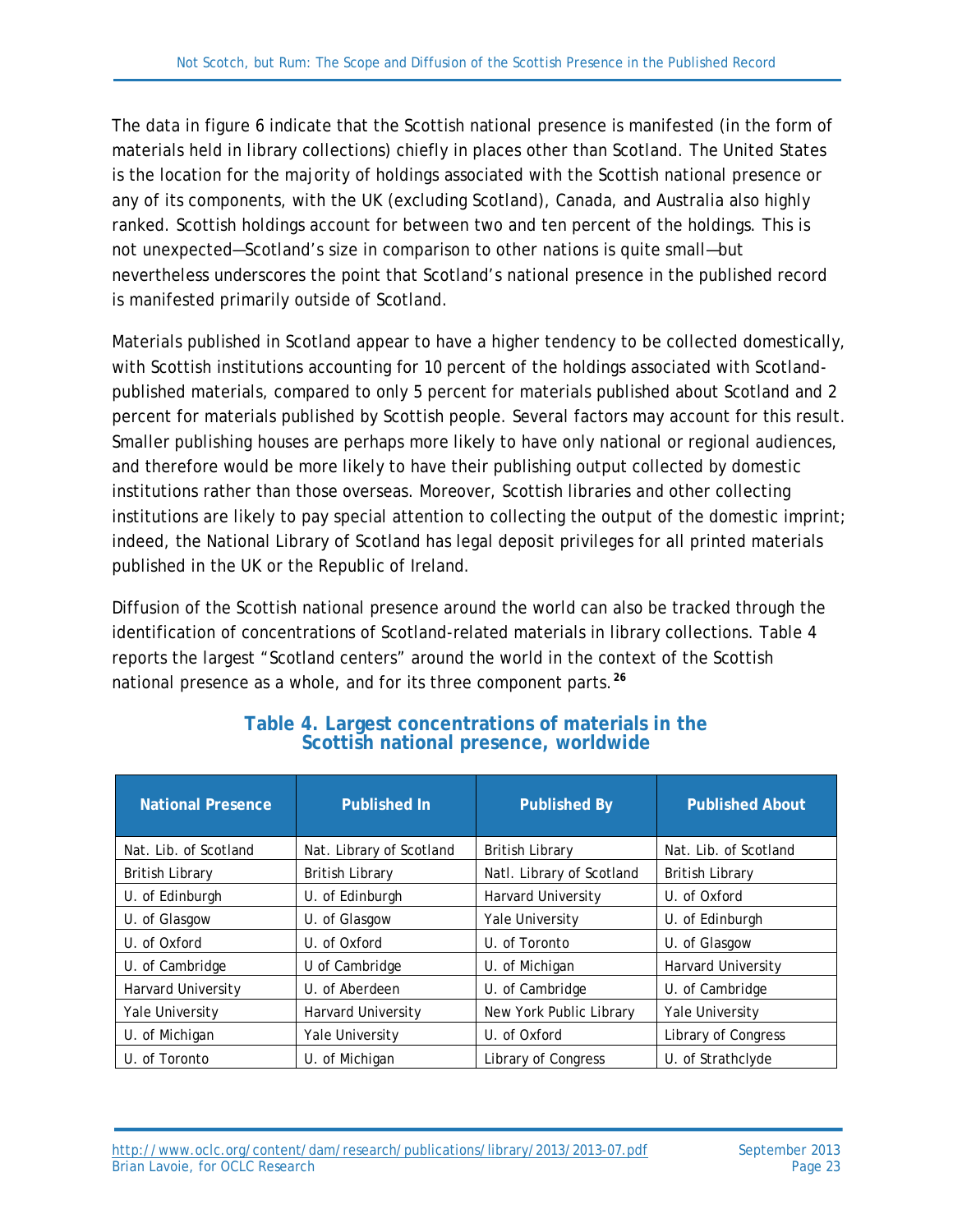In terms of the national presence as a whole, the list is dominated by Scottish institutions, with the National Library of Scotland ranking first as the largest concentration of Scotlandrelated materials in the world. This result is not unexpected, nor is the British Library's ranking as the second-largest concentration. Both of these institutions—the NLS in particular—would view the acquisition of Scotland-related materials as a key component of their collecting mission. Large concentrations also exist at some of the leading Scottish universities, as well as Oxford and Cambridge. The list is rounded out by three American universities and one Canadian university; however, it is not clear what inference we can draw from their presence on the list. All are members of the Association of Research Libraries (ARL), and in 2011 they represented four out of the five largest ARL member library collections in terms of volumes held.**[27](#page-38-18)** In light of this, it is not clear whether their high ranking reflects an emphasis on collecting Scottish materials, or is simply proportionate to the large size of their collections.

While Scottish and other UK-based institutions are well-represented in the rankings for the Scottish national presence as a whole and for materials published in Scotland and about Scotland, the third component of the national presence—materials published by Scottish people—includes a high proportion of non-UK institutions. This suggests that concentrations of Scottish materials outside Scotland and the UK may exhibit a heavier emphasis on the works of Scottish authors or creators than their Scottish/UK-based counterparts. This result aligns with several other findings mentioned earlier: the inference from table 1 that Scottish nationals largely look outside Scotland both for publishing venue and subject; and the results from figure 6 indicate that materials published by Scottish people exhibit the smallest proportion of holdings by Scottish institutions. The implication seems to be that of all the components of the Scottish national presence, it is materials published by Scottish authors and creators that project the most influence abroad. We return to this hypothesis, and consider some additional evidence bearing on its legitimacy, in the next section.

#### <span id="page-23-0"></span>**Core Works in the Scottish National Presence**

One way to characterize the Scottish influence in the published record is to assess the global ubiquity of particular Scottish works. A variety of methods can be used to do this; we will focus on two approaches that are suited to the data sources used in this study. First, we will examine which works in the Scottish national presence have been republished the most over time. Second, we will look at which Scottish works are the most widely held in library collections around the world. Underpinning this analysis is the idea of a core work: that is, a work within a particular national presence that projects an exceptionally large influence in the global published record.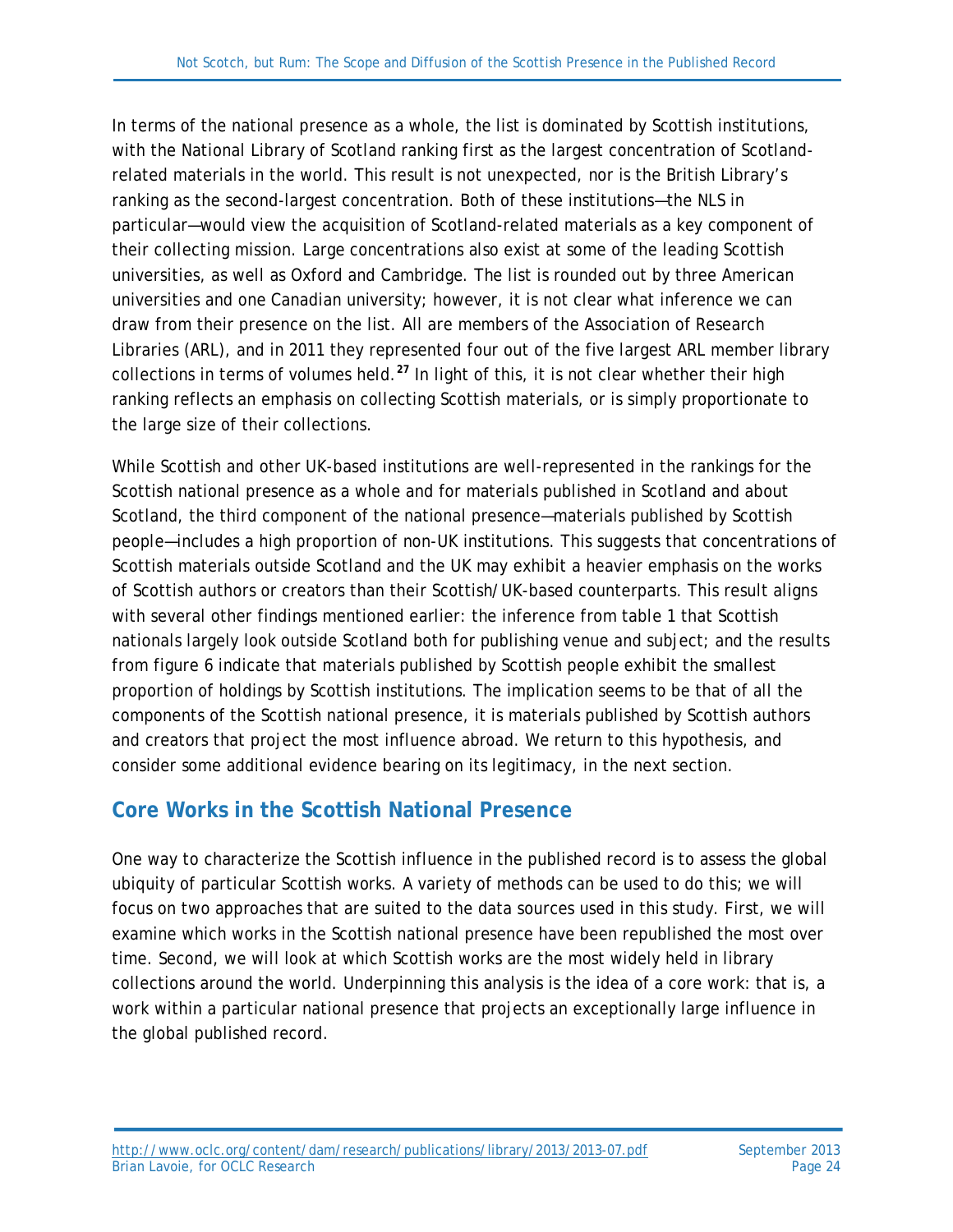A work with many distinct publications associated with it has been republished many times, in the form of new editions, translations, and so on. This serves as a signal of the work's enduring popularity and influence. Table 5 lists the largest work clusters measured as the number of distinct publications associated with a particular work—in the Scottish national presence.

| <b>Works</b>                                                   | <b>Publications</b> |
|----------------------------------------------------------------|---------------------|
| Treasure Island                                                | 3,456               |
| An Inquiry into the Nature and Causes of the Wealth of Nations | 1,829               |
| Dr. Jekyll and Mr. Hyde                                        | 1,700               |
| The Hound of the Baskervilles                                  | 1,553               |
| The Life of Samuel Johnson                                     | 1,519               |
| Adventures/Memoirs of Sherlock Holmes                          | 1,440               |
| The Wind in the Willows                                        | 1,350               |
| Kidnapped                                                      | 1,346               |
| Lectures on Rhetoric and Belles Lettres                        | 979                 |
| Peter Pan                                                      | 931                 |

#### <span id="page-24-0"></span>**Table 5. Top 10 largest work clusters in the Scottish national presence**

A key feature of the works listed in table 5 is that all were authored by Scottish people. This further reinforces the proposition that it is materials authored by Scottish authors/creators that exert the greatest Scottish influence on the published record. Robert Louis Stevenson appears to be of particular significance in this regard, with three works on the list, including the top-ranked entry. Arthur Conan Doyle is the only other author with multiple entries on the list.

Another way to measure a work's influence in the published record is to calculate how many libraries around the world hold a publication of that work in their collection. The presence of Scottish works in library collections serves as a signal of their broader cultural and scholarly influence. Table 6 reports the works in the Scottish national presence most widely held in library collections worldwide.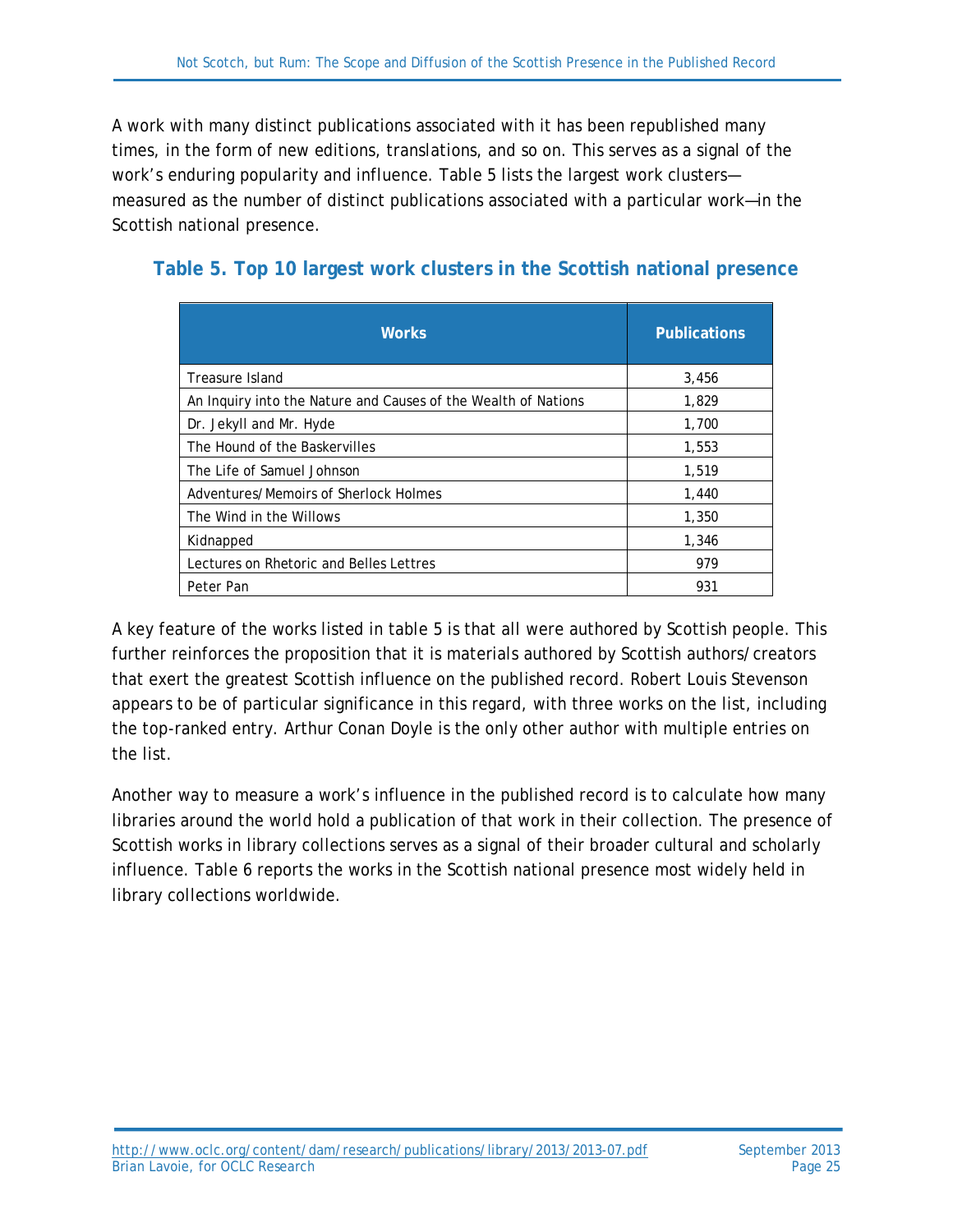#### **Table 6. Top 10 works in Scottish national presence most widely held in library collections**

<span id="page-25-0"></span>

| <b>Works</b>                                                   | <b>Total Global Holdings</b> |
|----------------------------------------------------------------|------------------------------|
| <b>Treasure Island</b>                                         | 44,742                       |
| An Inquiry into the Nature and Causes of the Wealth of Nations | 30,580                       |
| The Wind in the Willows                                        | 29,863                       |
| Dr. Jekyll and Mr. Hyde                                        | 26,210                       |
| Kidnapped                                                      | 24,807                       |
| Adventures/Memoirs of Sherlock Holmes                          | 22,403                       |
| Peter Pan                                                      | 21,352                       |
| Macbeth                                                        | 20,563                       |
| The Life of Samuel Johnson                                     | 20,125                       |
| The Hound of the Baskervilles                                  | 19,079                       |

The ranking of works in table 6 closely tracks the ranking in table 5, with some re-ordering of the entries. One new entry appears in the list: *Macbeth*—the only entry without a Scottish author, and the most widely held work globally that is about Scotland not written by a Scottish author.

Table 6 offers few surprises in terms of a list of "core" Scottish works, but exploring the lower levels of the ranking of most widely held works in the Scottish national presence reveals some titles that are perhaps not quite as familiar. For example, table 7 reports the ten works in the Scottish national presence ranking 50th through 59th in terms of global library holdings.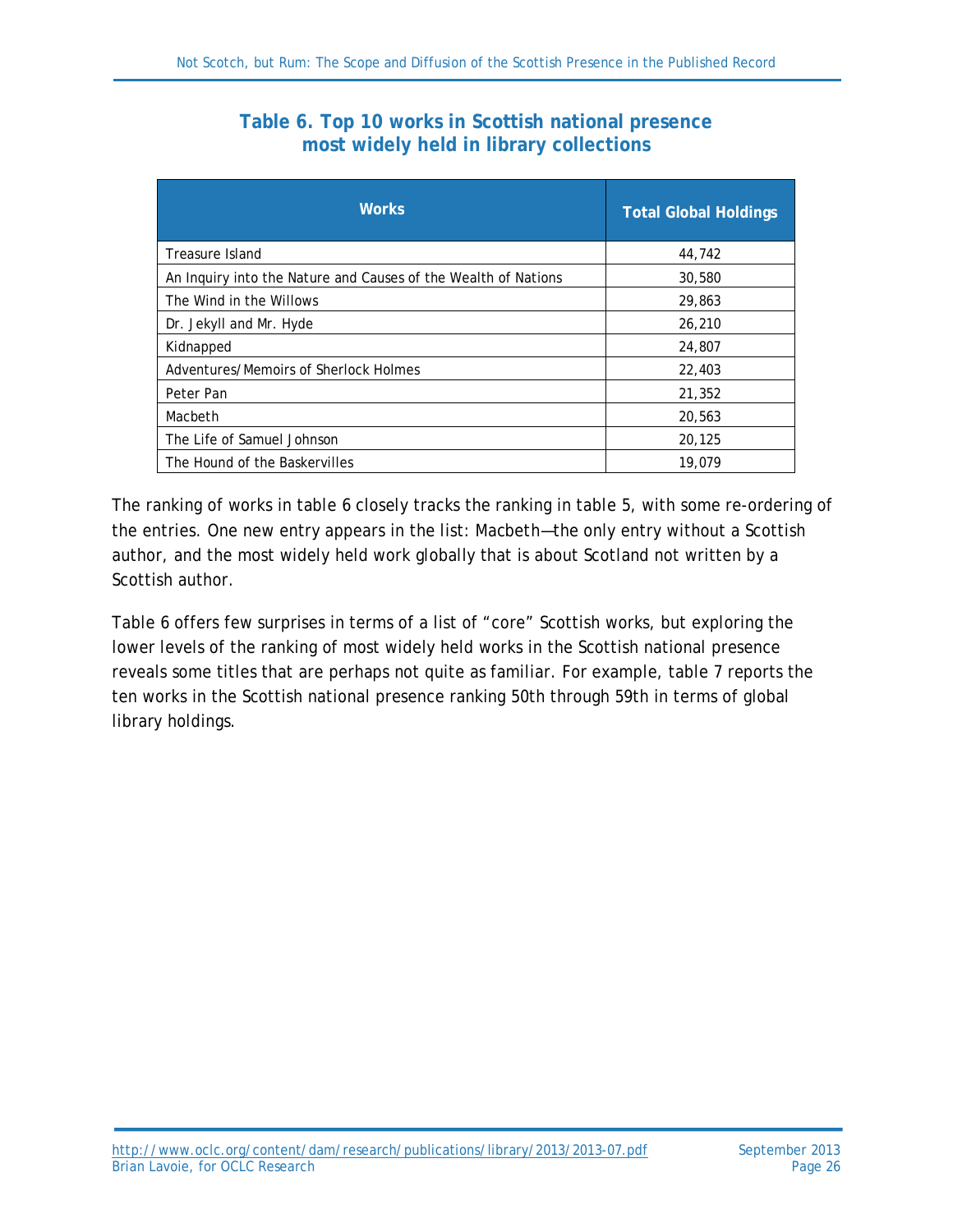<span id="page-26-0"></span>

| Table 7. Works in Scottish national presence most widely held in library |  |                         |  |  |  |
|--------------------------------------------------------------------------|--|-------------------------|--|--|--|
|                                                                          |  | collections (50th-59th) |  |  |  |

| <b>Works</b>                           | Author              | <b>Total Global Holdings</b> |
|----------------------------------------|---------------------|------------------------------|
| The Poems of Ossian                    | James Macpherson    | 5,395                        |
| The Daughter of Time                   | Josephine Tey       | 5,331                        |
| <b>Forbes</b>                          | [periodical]        | 5,277                        |
| At the Back of the North Wind          | George MacDonald    | 5,270                        |
| Casebook of Sherlock Holmes            | Arthur Conan Doyle  | 5.247                        |
| The Poetical Works of Robert Burns     | Robert Burns        | 5,243                        |
| Harry Potter and the Sorcerer's Stone  | [movie]             | 5,206                        |
| Essays: Moral, Political, and Literary | David Hume          | 5,196                        |
| The Lord of the Rings: The Two Towers  | [movie]             | 5,114                        |
| To the Hilt                            | <b>Dick Francis</b> | 5.094                        |

Table 7 includes both familiar and perhaps not-so-familiar entries. Once again, works by Scottish authors dominate the list: Macpherson, Tey, MacDonald, Doyle, Burns, and Hume. The inclusion of Forbes, a business periodical, perhaps requires explanation: Forbes was founded by the Scottish financial journalist B.C. Forbes. *To the Hilt* is a novel by the Welshborn mystery writer Dick Francis, and is partially set in Scotland. Finally, the inclusion of the Harry Potter and Lord of the Rings movies in the list can be accounted for by a cataloging convention of listing the actors in a movie as "authors" in the bibliographic record. The algorithm identifying materials published by Scottish authors or creators therefore flagged both movies because of the presence of Scottish-born actors in the cast: for example, Robbie Coltrane in the Harry Potter movie, and Billy Boyd in the Lord of the Rings movie. We leave to the reader to judge whether this is sufficient grounds for inclusion of these and similar movies in the Scottish national presence!

Digging even deeper into the rankings of most widely held works in the Scottish national presence, table 8 reports the ten works falling in slots 90 through 99.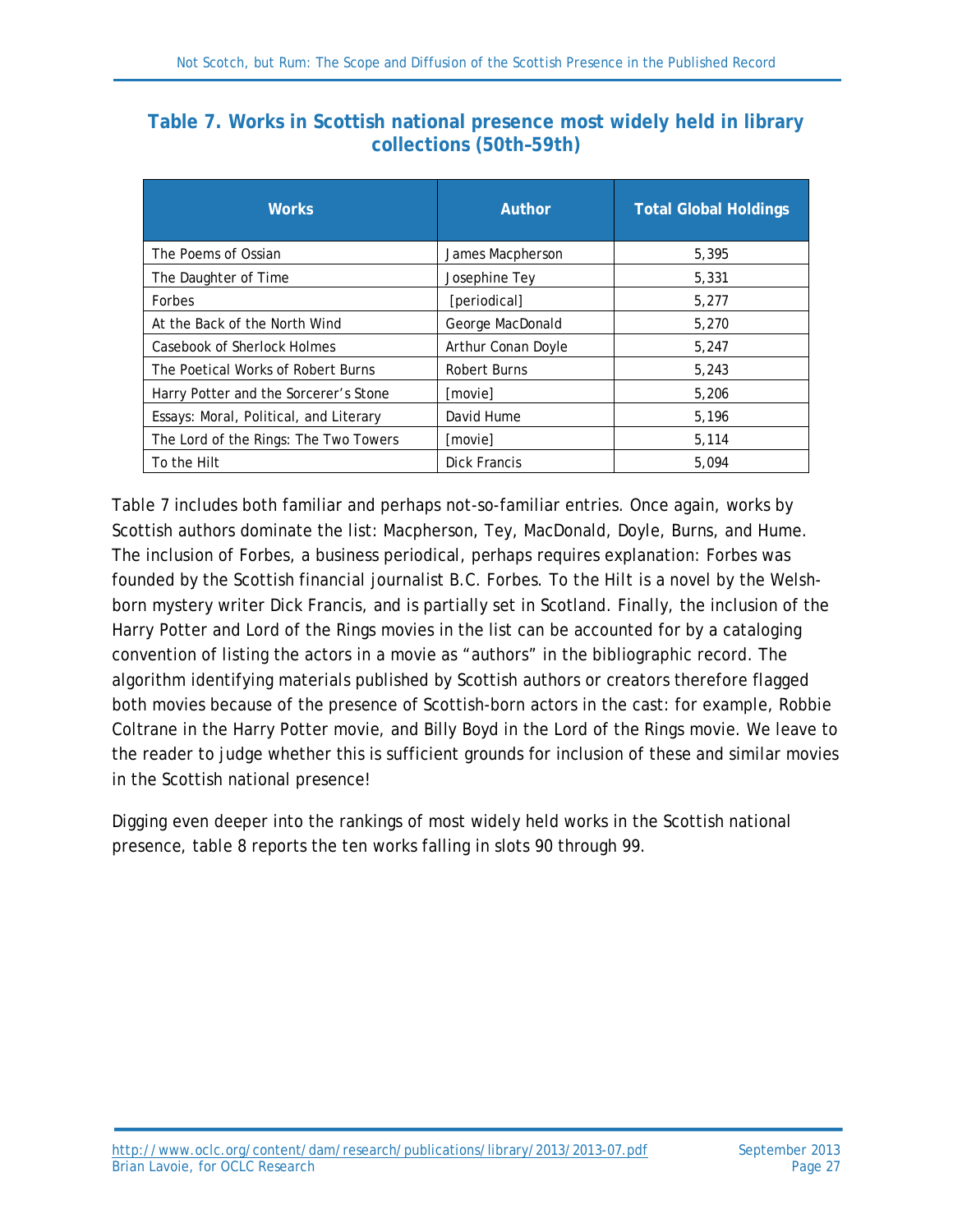| <b>Works</b>                             | Author               | <b>Total Global Holdings</b> |
|------------------------------------------|----------------------|------------------------------|
| Past and Present                         | Thomas Carlyle       | 4,239                        |
| The Touch                                | Colleen McCullough   | 4,234                        |
| Waverly                                  | <b>Walter Scott</b>  | 4,212                        |
| London Journal, 1762-1763                | James Boswell        | 4,210                        |
| <b>His Last Bow</b>                      | Arthur Conan Doyle   | 4,147                        |
| Harry Potter and the Prisoner of Azkaban | [movie]              | 4,077                        |
| Men of Mathematics                       | Eric Temple Bell     | 4,053                        |
| The Encyclopedia of Mammals              | David W. Macdonald   | 4,049                        |
| Harry Potter and the Chamber of Secrets  | [movie]              | 4,019                        |
| John Paul Jones, A Sailor's Biography    | Samuel Eliot Morison | 4,015                        |

#### <span id="page-27-0"></span>**Table 8. Works in Scottish national presence most widely held in library collections (90th–99th)**

As we move deeper into the rankings, more contemporary works begin to appear. Six of the ten works listed in table 8 were originally published in the 20th century or later. As with previous portions of the rankings, works by Scottish authors predominate, although the biography by Samuel Eliot Morison, an American historian, appears on the list by virtue of his subject: John Paul Jones was born in Scotland.

As the lists presented in the three previous tables suggest, the most widely held works in the Scottish national presence—the "core works"—tend to be ones that were originally published long ago. The median year of publication for the materials in the Scottish national presence is 1950. Compiling a list of the ten most widely held works in the Scottish national presence originally published before 1950 yields a ranking identical to the one presented in table 6. This ranking yields few surprises; many readers would have been able to predict most of the works on the list, if not the precise ranking. What is perhaps of more interest is the segment of the pre-1950 period that is of particular importance to Scotland: the Scottish Enlightenment. It was during the Scottish Enlightenment that Scotland's intellectual and cultural influence on the rest of the world was at its zenith, and much of this influence was projected through works published by Scottish authors during this period. The boundaries of the Scottish Enlightenment have been variously defined; we confine our attention to the period 1740–1800. Table 9 provides a list of the most widely held works by Scottish authors originally published during the Scottish Enlightenment.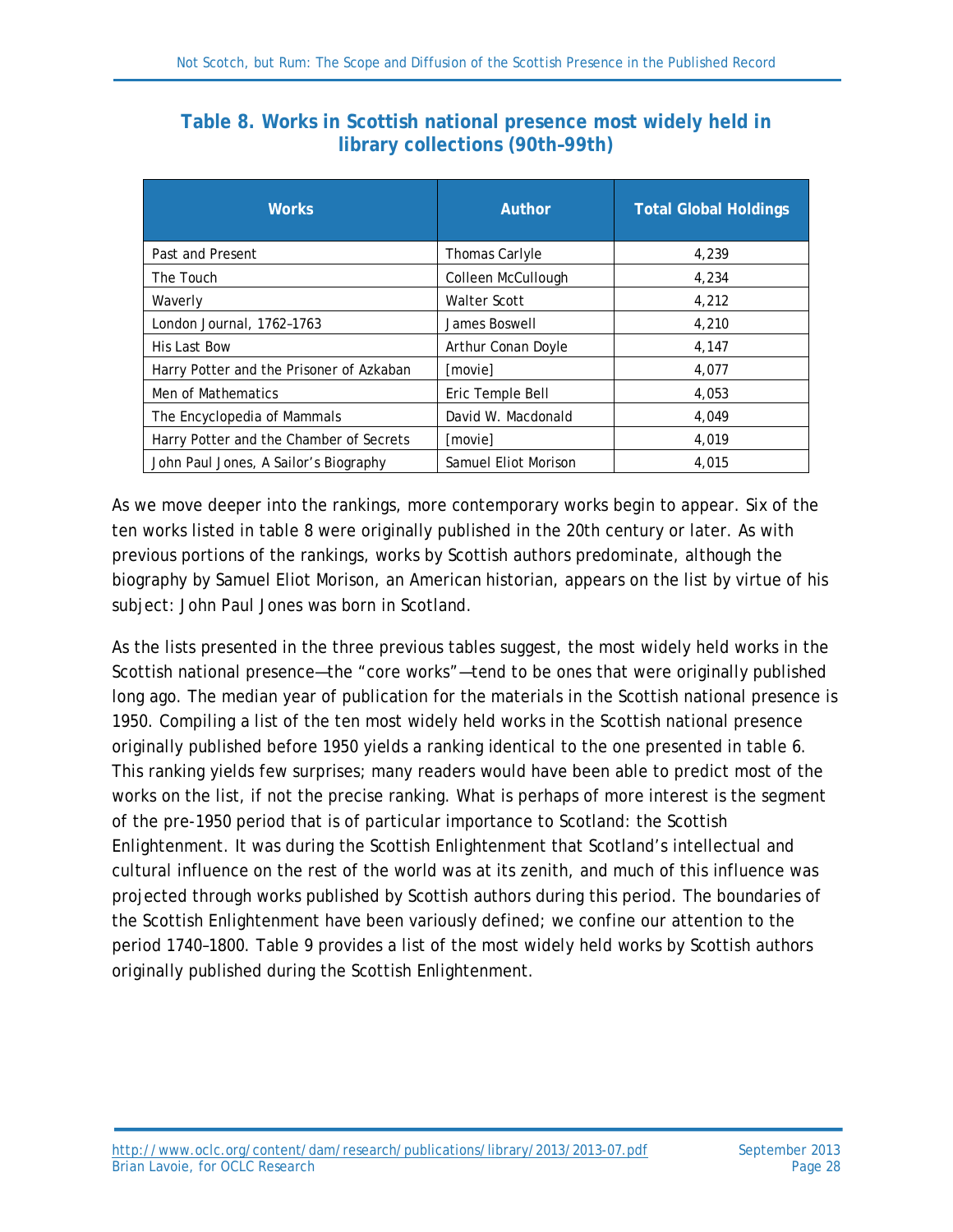<span id="page-28-0"></span>

| <b>Work</b>                                                                             | <b>Author</b>          | <b>Total Global Holdings</b> |
|-----------------------------------------------------------------------------------------|------------------------|------------------------------|
| An Inquiry into the Nature and Causes of the Wealth<br>of Nations                       | Adam Smith             | 30,580                       |
| The Life of Samuel Johnson                                                              | James Boswell          | 20,125                       |
| Lectures on Rhetoric and Belles Lettres                                                 | Hugh Blair             | 8,921                        |
| Enquiries Concerning the Human Understanding and<br>Concerning the Principles of Morals | David Hume             | 6,835                        |
| Roderick Random                                                                         | <b>Tobias Smollett</b> | 6,611                        |
| The Theory of Moral Sentiments                                                          | Adam Smith             | 5,441                        |
| The Complete Poetical Works of Robert Burns                                             | Robert Burns           | 5,430                        |
| The Poems of Ossian                                                                     | James Macpherson       | 5,395                        |
| The Poetical Works of Robert Burns                                                      | <b>Robert Burns</b>    | 5,243                        |
| Essays, Moral, Political, and Literary                                                  | David Hume             | 5,196                        |
| Dialogues Concerning Natural Religion                                                   | David Hume             | 5,030                        |

#### **Table 9. Most widely held Scottish Enlightenment works (1740–1800)**

Readers will note the appearance of two seemingly identical Robert Burns works on the list. Robert Burns' poems are generally published in collections, each of which might be considered a distinct work in that the collections will have different editors, annotations, commentary, and so on. But because they often have very similar or even identical titles, and the principal author is usually given as Robert Burns, the algorithm that clusters publications into works tends to view these as different publications of the same work, and clusters them accordingly. Thus, the two Burns' entries in table 9 represent two classes of materials: collections of Burns' poems that share the title "The Complete Poetical Works of Robert Burns", and those that share the title "The Poetical Works of Robert Burns". The slight difference in titles is enough for the algorithm to categorize them as different works. This poses a dilemma as to whether these two "works" should be combined in the rankings, or kept separate. For the purposes of this analysis, the two "works" are treated as distinct, on the grounds that while one explicitly states that it includes the complete poetical works of Burns, the other does not, and therefore may include collections comprised of various combinations of poems selected from Burns' complete corpus.

The works listed in table 9 are widely acknowledged as classics. The fact that they are still prominent in library collections today is testimony to the durability of interest in them worldwide. But what about newer works? Are there new Scottish classics emerging? While we cannot use the "test of time" as a metric to gauge contemporary works' potential for enduring influence, we can at least make a preliminary exploration of the question by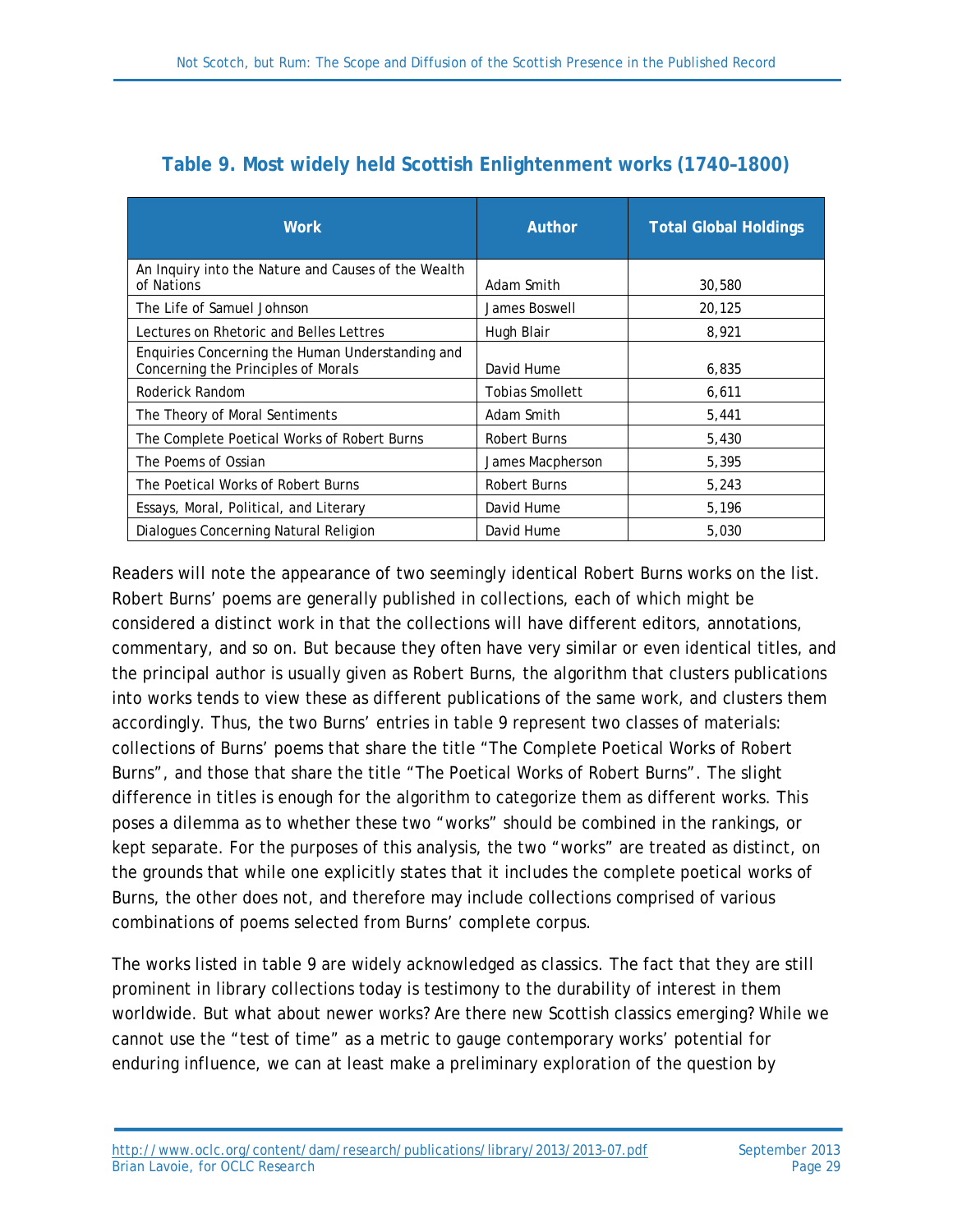examining which of the newer works in the Scottish national presence are heavily collected by libraries around the world. Table 10 lists the most widely held works in the Scottish national presence published after 1950.

| <b>Work</b>                  | Author                 | <b>Total Global Holdings</b> |
|------------------------------|------------------------|------------------------------|
| The Sunday Philosophy Club   | Alexander McCall Smith | 6,362                        |
| 44 Scotland Street           | Alexander McCall Smith | 5,974                        |
| Whiteout                     | <b>Ken Follett</b>     | 5,944                        |
| Mary Queen of Scots          | Antonia Fraser         | 5,873                        |
| Dougal Dixon's Dinosaurs     | Dougal Dixon           | 5,852                        |
| Friends, Lovers, Chocolate   | Alexander McCall Smith | 5,837                        |
| The Professor and the Madman | Simon Winchester       | 5,753                        |
| Outlander                    | Diana Gabaldon         | 5.716                        |
| The Daughter of Time         | Josephine Tey          | 5,331                        |
| To the Hilt                  | <b>Dick Francis</b>    | 5,094                        |
| The Sunday Philosophy Club   | Alexander McCall Smith | 6.362                        |

#### <span id="page-29-0"></span>**Table 10. Most widely held works in the Scottish national presence, published after 1950\***

*\*Movies excluded*

One key feature of the list in table 10 is that at least**[28](#page-38-19)** half of them make the ranking on the basis that they are in some way about Scotland, but they are not authored or created by a Scottish-born author. This is in contrast to the previous lists, where works authored or created by Scottish people predominate. In considering contemporary Scottish influence in the published record, there might be particular interest in widely held works by currently or recently active Scottish authors. Table 11 presents the most widely held works by Scottish authors, published after 1950.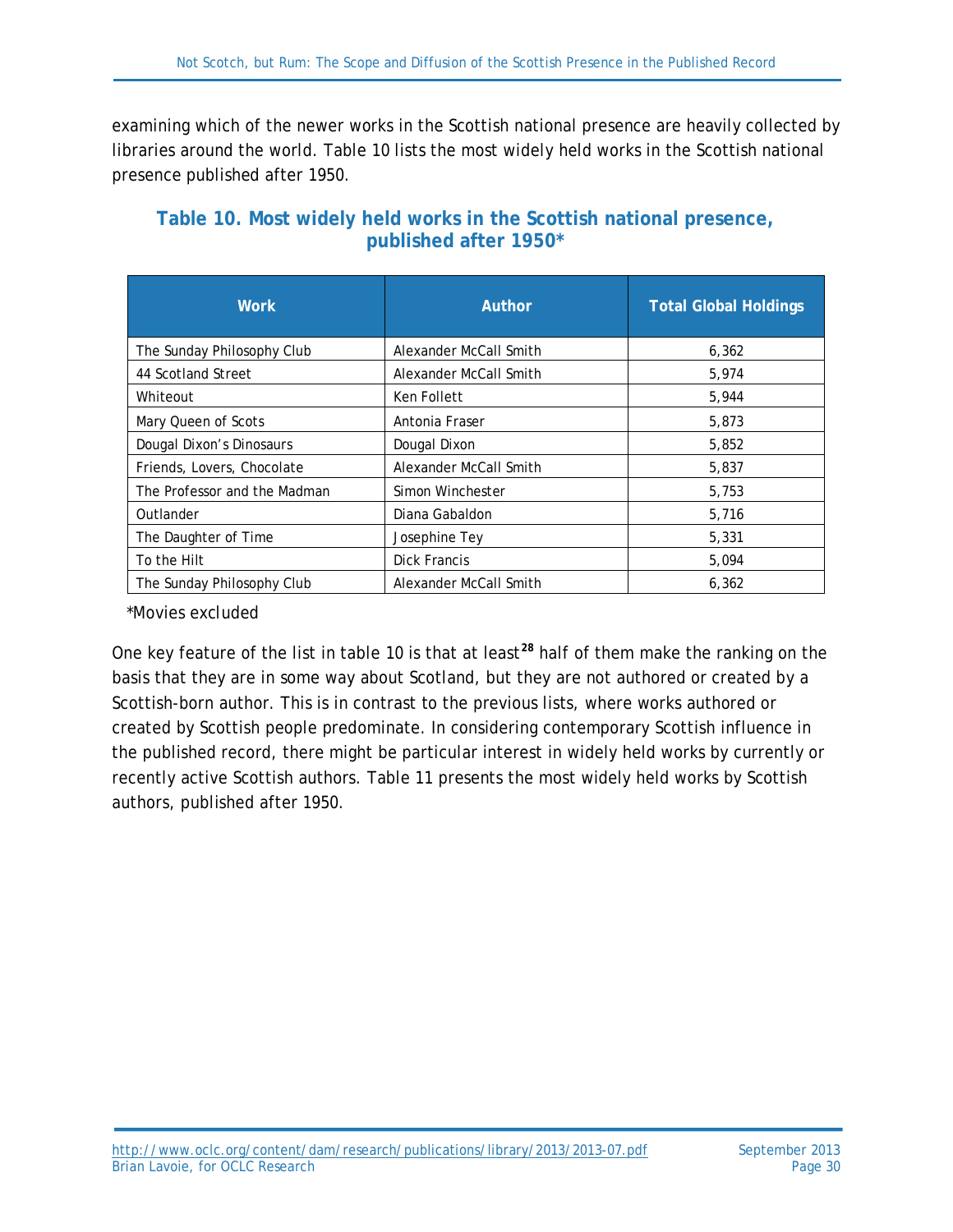<span id="page-30-0"></span>

|  |  |  |  |  |  |  |  | Table 11. Most widely held works by Scottish authors, published after 1950* |  |  |
|--|--|--|--|--|--|--|--|-----------------------------------------------------------------------------|--|--|
|--|--|--|--|--|--|--|--|-----------------------------------------------------------------------------|--|--|

| <b>Work</b>                                           | <b>Author</b>         | <b>Total Global Holdings</b> |
|-------------------------------------------------------|-----------------------|------------------------------|
| Dougal Dixon's Dinosaurs                              | Dougal Dixon          | 5,852                        |
| The Daughter of Time                                  | Josephine Tey         | 5,331                        |
| The Prime of Miss Jean Brodie                         | Muriel Spark          | 5,071                        |
| The Ascent of Money: A Financial History of the World | Niall Ferguson        | 4,393                        |
| <b>Exit Music</b>                                     | Ian Rankin            | 4,295                        |
| The Naming of the Dead                                | Ian Rankin            | 4,267                        |
| The Encyclopedia of Mammals                           | David W. Macdonald    | 4,049                        |
| Food in History                                       | Reay Tannahill        | 3,866                        |
| Fleshmarket Close <sup>29</sup>                       | Ian Rankin            | 3,702                        |
| After Virtue: A Study in Moral Theory                 | Alasdair C. MacIntyre | 3,625                        |
| Dougal Dixon's Dinosaurs                              | Dougal Dixon          | 5,852                        |

*\*Movies excluded*

Many readers will notice that the author Alexander McCall Smith has disappeared from the list in table 11. This may be surprising, as many would associate Smith with Scotland, and indeed his Wikipedia page indicates his nationality is Scottish. As it turns out, the omission of Smith is a consequence of the methodology used in this study to identify Scottish people in the DBpedia data. The methodology relied primarily on birthplace to determine if someone was or was not Scottish. Smith was born in what was then Rhodesia, which was explicitly noted in his DBpedia data. The algorithm therefore concluded he was not Scottish. Smith's work appears in table 10 not because he was identified as a Scottish author, but because the works noted are about—i.e., set in—Scotland. Conspicuously missing from table 10 are Smith's popular No. 1 Ladies' Detective Agency mystery novels, which are set in Botswana. As discussed earlier, the benefits of the methodology used in this study is that it is automated and therefore relatively easy to apply. The drawback is that nuanced cases like Alexander McCall Smith may be inappropriately categorized.**[30](#page-38-21)** Of course, manual refinements can always be added to the algorithm's results, but access to structured data that explicitly notes an individual's nationality would be the ideal solution.

Two observations seem appropriate concerning influential contemporary works in the Scottish national presence. First, Scottish mystery writing, in the form of novels written by Scottish authors like Ian Rankin, or set in Scotland, like the Isabel Dalhousie novels by Alexander McCall Smith, seem to be especially prominent, suggesting that it is this genre that forms the nucleus of the "new classics"—or contemporary core works—of the Scottish national presence. This seems to be corroborated by the recent emergence of "Tartan Noir" as an internationally recognized form of detective fiction.**[31](#page-38-8)** Second, there seems to be a discernable increase in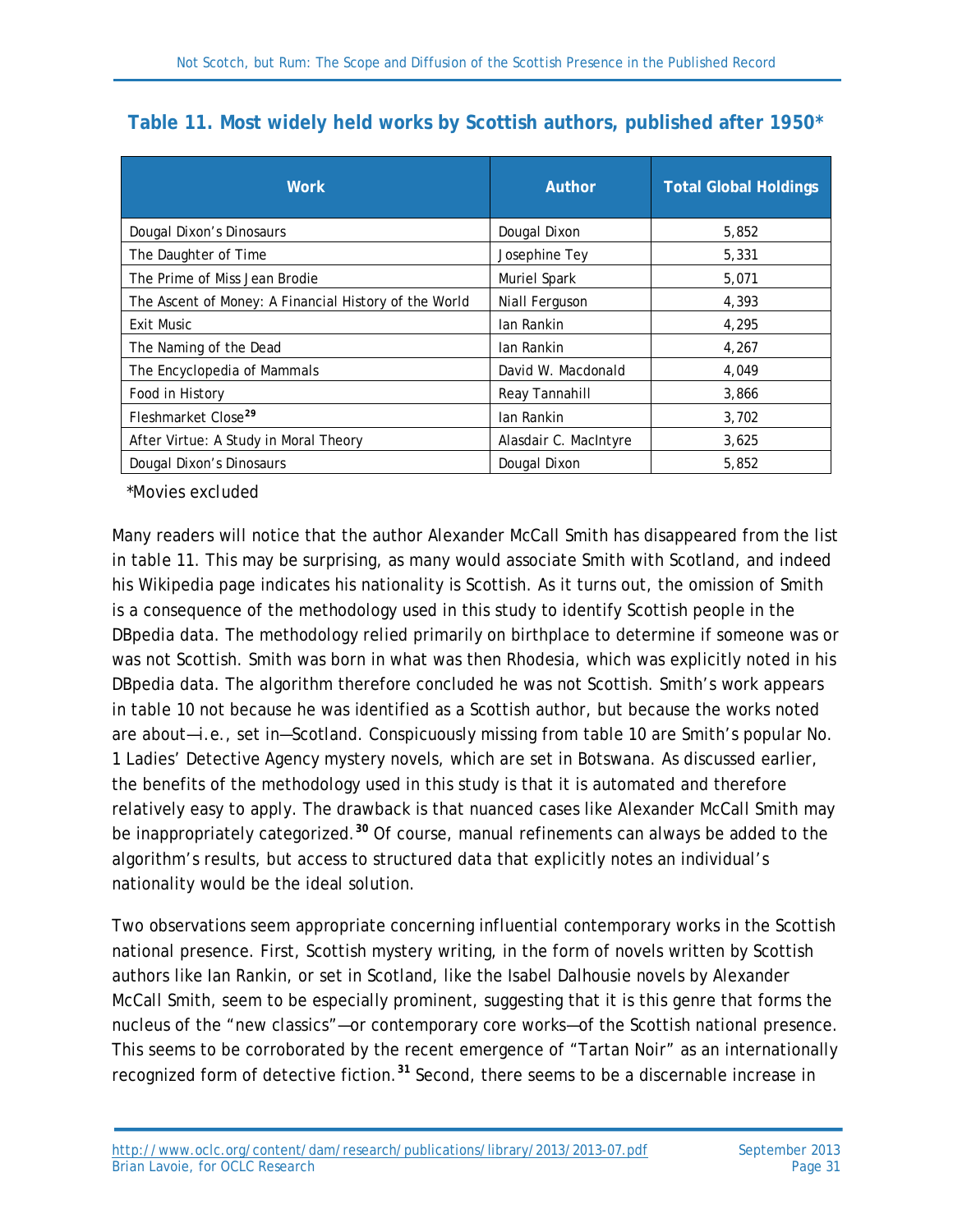the influence of works about Scotland. Consider that the most widely held works in the Scottish national presence published before 1950 (which, as noted earlier, corresponds to the list in table 6) were all written by Scottish-born authors. In contrast, half of the list of most widely held works in the Scottish national presence published after 1950 (table 10) were works that were either set in Scotland or about a Scottish subject—but written by a non-Scottish author (we do not include the works by Alexander McCall Smith in this total). This suggests that Scotland may be increasingly projecting its influence in the published record by lending itself as place, as well as its history and culture, to non-Scottish authors and creators as inspiration for their works. This is perhaps part of a broader trend of globalization in culture, arts, the media, etc; one might contrast this with earlier times, when outputs in these areas were more local in context and focus.**[32](#page-38-22)**

Finally, we examine the diffusion of the Scottish national presence worldwide by considering how that diffusion varies across countries. Table 12 shows the most widely held works in the Scottish national presence in three countries: Scotland, the US, and Australia.

| <b>Scotland</b>                    | US.                        | <b>Australia</b>           |
|------------------------------------|----------------------------|----------------------------|
| Treasure Island                    | Treasure Island            | Treasure Island            |
| Wealth of Nations                  | The Wind in the Willows    | The Wind in the Willows    |
| The Life of Samuel Johnson         | <b>Wealth of Nations</b>   | <b>Wealth of Nations</b>   |
| The Poems of Ossian                | Dr. Jekyll and Mr. Hyde    | Macbeth                    |
| Gentle Shepherd                    | Kidnapped                  | Dr. Jekyll and Mr. Hyde    |
| Kidnapped                          | Adv./Mem. of S. Holmes     | Peter Pan                  |
| Dr. Jekyll and Mr. Hyde            | Peter Pan                  | The Life of Samuel Johnson |
| The Expedition of Humphrey Clinker | Macbeth                    | Kidnapped                  |
| The Wind in the Willows            | The Life of Samuel Johnson | A Child's Garden of Verses |
| Roderick Random                    | A Child's Garden of Verses | Adv./Mem. of S. Holmes     |

#### <span id="page-31-0"></span>**Table 12. Most widely held works in Scottish national presence: Scotland, US, and Australia**

The salient feature of table 12 is that while the US and Australian lists contain the same works (albeit with different ordering), the Scottish list is considerably different, containing four works which do not appear on the other two lists. These results suggest an interesting question: as a general rule, are the works in a given national presence that are most influential domestically significantly different from those most influential abroad? The lists in table 12 also suggest some similarities across countries in the perceived core works of the Scottish national presence. In particular, *Treasure Island* is the clear favorite in all three countries, while *Wealth of Nations* also ranks highly. This result, combined with other data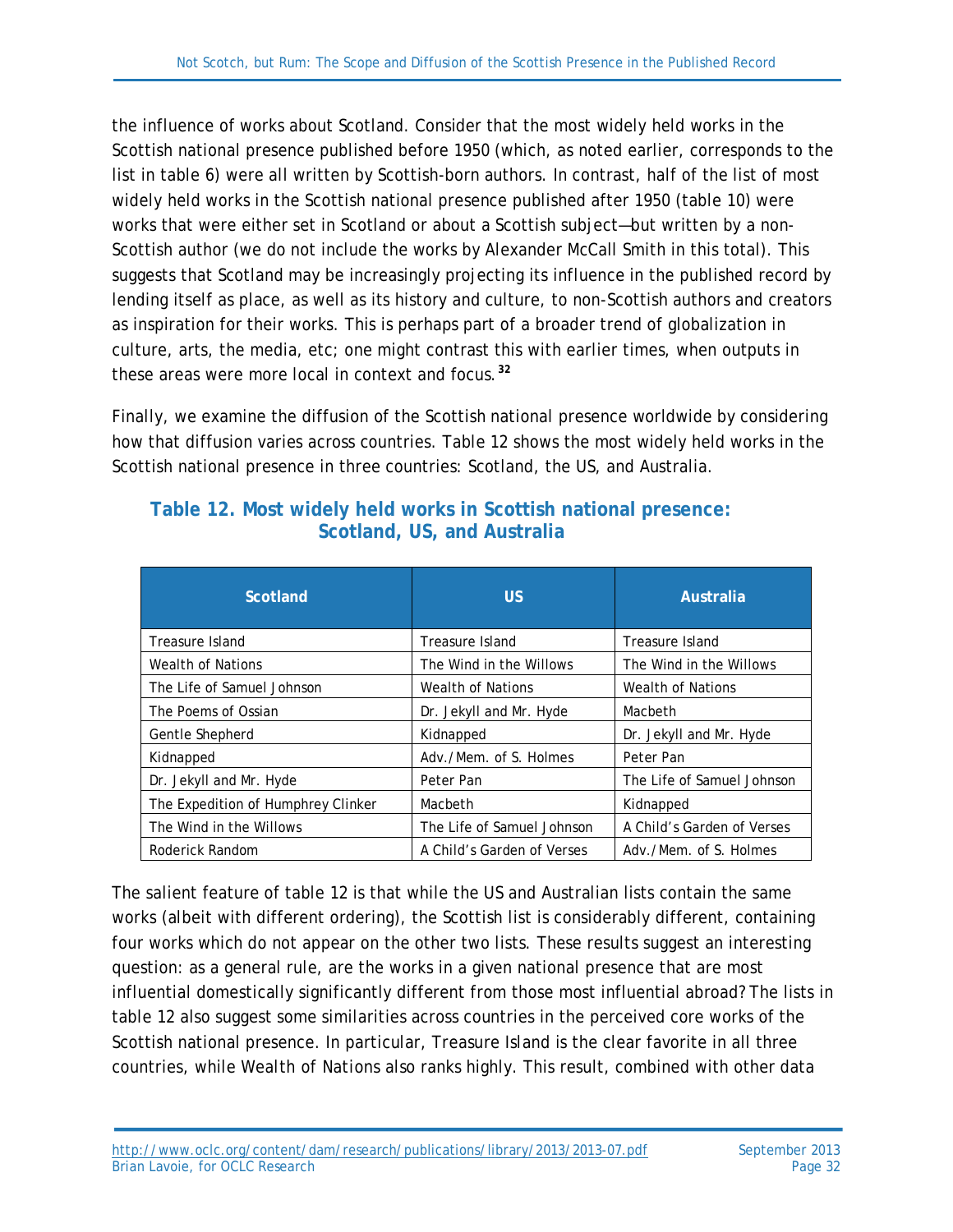reported earlier in the study suggests that *Treasure Island* may be the most influential work internationally in the Scottish national presence.

Worldwide access to the Scottish national presence in the published record would be facilitated by the availability of digitized copies of print materials. To explore this point, the publications in the Scottish national presence were compared to the digitized texts in the Hathi Trust Digital Library, which is a corpus of digitized print books.**[33](#page-38-23)** Only a small percentage—3 percent, or 51,669 distinct publications—of the Scottish national presence is currently represented in the Hathi Trust corpus. Since the Scottish national presence includes materials in a variety of formats, not everything would be eligible for inclusion in Hathi; restricting the Scottish national presence to print books only, the coverage is slightly higher at 5 percent. These results are in no way indicative, of course, of the full availability of the Scottish national presence in digital form; it merely represents the overlap with one corpus of digitized materials. However, Hathi Trust is a significant digital library in North America, and therefore useful as a means of exploring the characteristics of the Scottish national presence within a large collection of digitized materials located outside of Scotland.

<span id="page-32-0"></span>Table 13 lists the works in the Scottish national presence with the most publications in the Hathi Trust collection.

| <b>Work</b>                                     | <b>Author</b>          | <b>Publications</b> |
|-------------------------------------------------|------------------------|---------------------|
| The Life of Samuel Johnson                      | James Boswell          | 99                  |
| <b>Wealth of Nations</b>                        | Adam Smith             | 83                  |
| Lectures on Rhetoric and Belles Lettres         | Hugh Blair             | 65                  |
| The Poems of Ossian                             | James Macpherson       | 60                  |
| The Poetical Works of Robert Burns              | Robert Burns           | 45                  |
| The Complete Poetical Works of Robert Burns     | Robert Burns           | 40                  |
| The French Revolution: A History in Three Parts | Thomas Carlyle         | 37                  |
| <b>Critical and Miscellaneous Essays</b>        | Thomas Carlyle         | 35                  |
| Schiller's Mary Stuart                          | Friedrich Schiller     | 32                  |
| Treasure Island                                 | Robert Louis Stevenson | 29                  |

**Table 13. Works in Scottish national presence with largest work clusters in Hathi Trust collection**

Boswell's *The Life of Samuel Johnson* is the work in the Scottish national presence most abundantly represented in the Hathi corpus, with 99 distinct publications. Smith's *The Wealth of Nations* also enjoys prolific representation, with 83 distinct publications. As with lists we have seen earlier, table 13 is dominated by Scottish-born authors—with one exception, the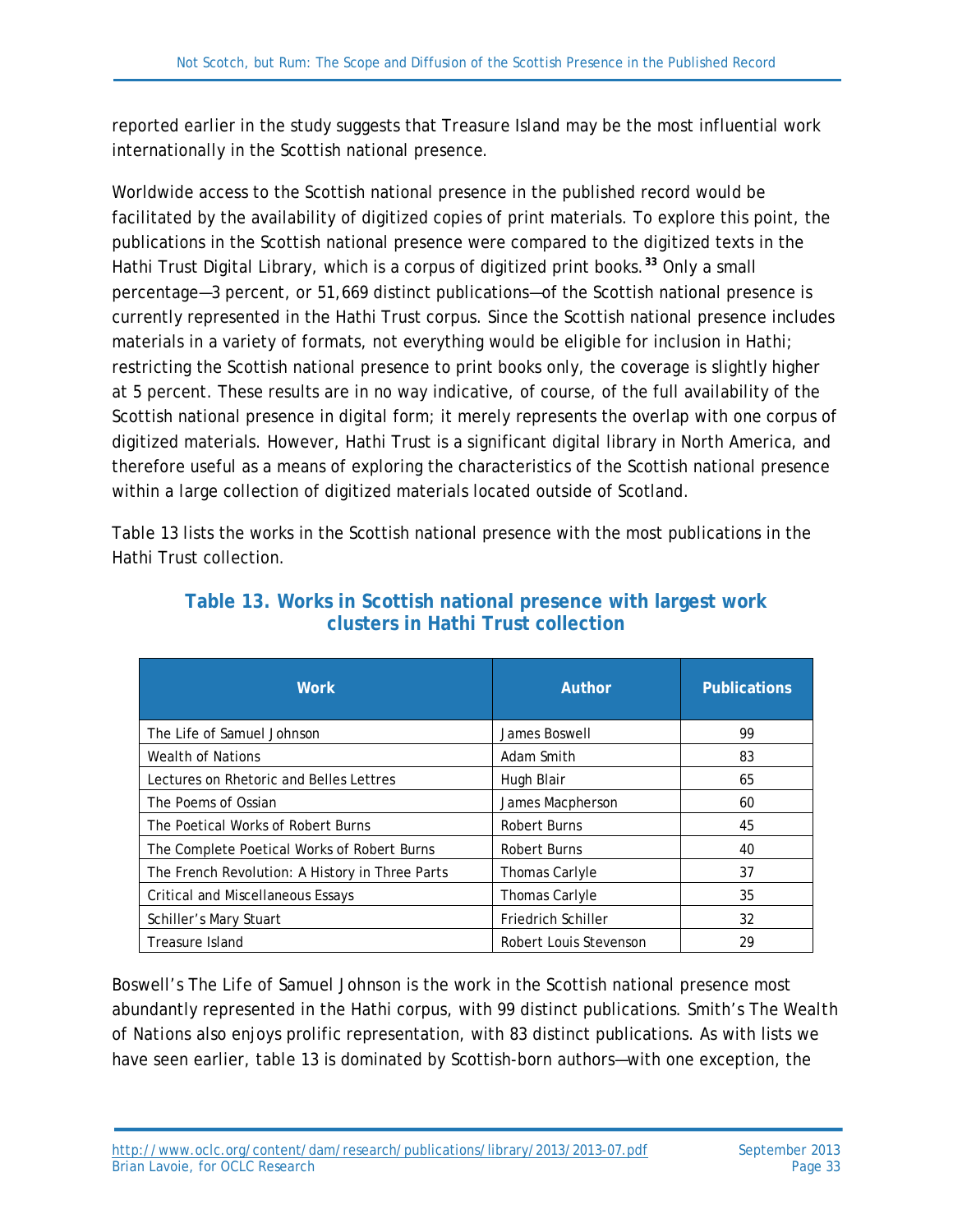German playwright Friedrich Schiller. An interesting characteristic of the list in table 13 is that it is quite different from that in table 5, which ranks the overall size of the work clusters in the Scottish national presence. The list in table 13 seems to be composed almost entirely of works that are primarily of scholarly interest; works of a more popular interest, like *The Wind in the Willows, Sherlock Holmes*, and *Peter Pan*, prominent in table 5, have disappeared in table 13 (although works by Robert Burns and Robert Louis Stevenson remain). This undoubtedly reflects the nature of the primary contributors to the Hathi Trust collection, which are academic research libraries. In this sense, the list in table 13 may provide some indication of the Scottish works that are particularly influential in scholarly circles, reflected in the collecting behaviors of the academic and research libraries that serve them.

## <span id="page-33-0"></span>**Conclusion**

The Scotland case study illustrates how the concept of a national presence in the published record can be operationalized in library data, and used to define patterns of analysis characterizing the general contours of the national presence and its diffusion worldwide. The case study proposes and tests a methodology for identifying a national presence in library bibliographic data that relies primarily on automated processing with minimal manual intervention, and can be re-purposed without extensive customization for most countries.

Application of this methodology to Scotland yielded a number of insights into the Scottish national presence in the published record. It is a resource of significant size, widely held in library collections around the world, and containing a large proportion of older (and perhaps historic) materials. Republishing rates are, on average, higher for works in the Scottish national presence when compared to the average work in the WorldCat database.

Works by Scottish-born authors seem to be a particularly influential component of the Scottish national presence, as measured by a variety of indicators. This suggests that it is Scotland's authors and creators, rather than its domestic publishing output, or itself as a subject, which is most effectual in promulgating the national presence overseas. However, the analysis also suggests that works about Scotland, or that use Scotland as a setting, are becoming more numerous in contemporary literature, and may be emerging as another key channel for diffusing Scotland, its culture, and its intellectual heritage around the world.

Most holdings of materials in the Scottish national presence are by institutions outside of Scotland, which reminds us that a national presence in the published record may be primarily manifested outside the home country's borders. Analysis of global library collecting activity provides a means of identifying works in the Scottish national presence that have achieved an enduring presence in the published record. Most of these core works are familiar classics in literature, arts, and science written by Scottish authors like Smith, Hume, and Stevenson.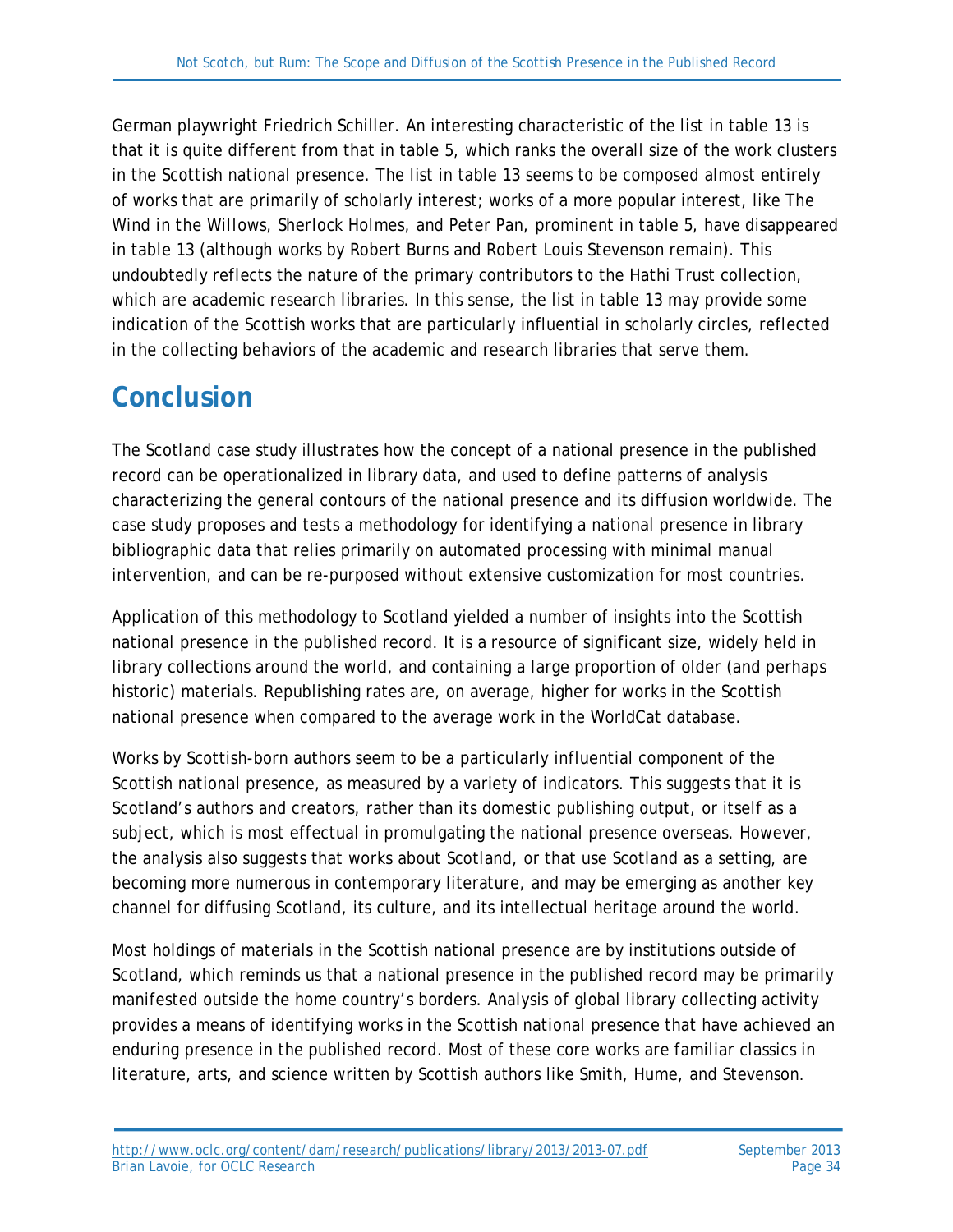More contemporary works signal new channels through which Scotland "exports" itself through its national presence—for example, popular historical novels set in Scotland, or the "Tartan noir" mystery genre. However, the Scottish example suggests that there may be significant differences between what is perceived as a core work domestically and overseas. A variety of metrics in the analysis suggest works by Scottish-born authors exhibit a somewhat lesser presence domestically, and a greater presence overseas.

Finally, the analysis reveals that Robert Louis Stevenson's *Treasure Island* consistently tops the rankings across a variety of indicators measuring the relative impact of works in the Scottish national presence. *Treasure Island* is the most widely held and most widely republished work in the Scottish national presence, and its popularity seems to be consistent both domestically and overseas. In short, *Treasure Island* appears to be the most globally influential work in the Scottish national presence. Rather than Scotch whisky, perhaps it is the pirates' legendary "bottle of rum" that we should toast as the iconic drink of Scotland!

The methodology used to identify a national presence in library data has a number of shortcomings, several of which have already been noted. In addition to these, three others are of particular significance. The bibliographic data used in this study does not include journal articles written about Scotland, or by Scottish authors.**[34](#page-38-24)** The study would be improved if it could expand to include these materials. Second, while WorldCat is the closest approximation available for the global published record, as represented in library collections, its coverage of materials and library holdings is not exhaustive. Gaps in WorldCat coverage will therefore be reflected in a national presence analysis, with the resulting impact on inferences commensurate with the severity of the gap. Cataloging inconsistencies and errors may also have an impact on the data.

How much of a concern are these issues? The answer is mixed. Of course, better and more comprehensive data would make for better inferences; however, from a service perspective that is, services operating on WorldCat as a data layer—the picture of the global library resource presented by WorldCat is the reality that people see. Elements of a national presence not represented by data accessible to services are, for all intents and purposes, invisible in the context of the global library resource. Nevertheless, the methodology described in this study can certainly be refined and improved to enhance both its accuracy and ease of implementation. The component of the methodology identifying individuals from a particular country will also improve as the data available from DBpedia improves, and as links between DBpedia and other data sources are strengthened. For example, the recent VIAFbot project experimented in creating reciprocal links between biographical Wikipedia articles and the Virtual International Authority File.**[35](#page-38-25)**

<http://www.oclc.org/content/dam/research/publications/library/2013/2013-07.pdf> September 2013<br>Brian Lavoie, for OCLC Research Brian Lavoie, for OCLC Research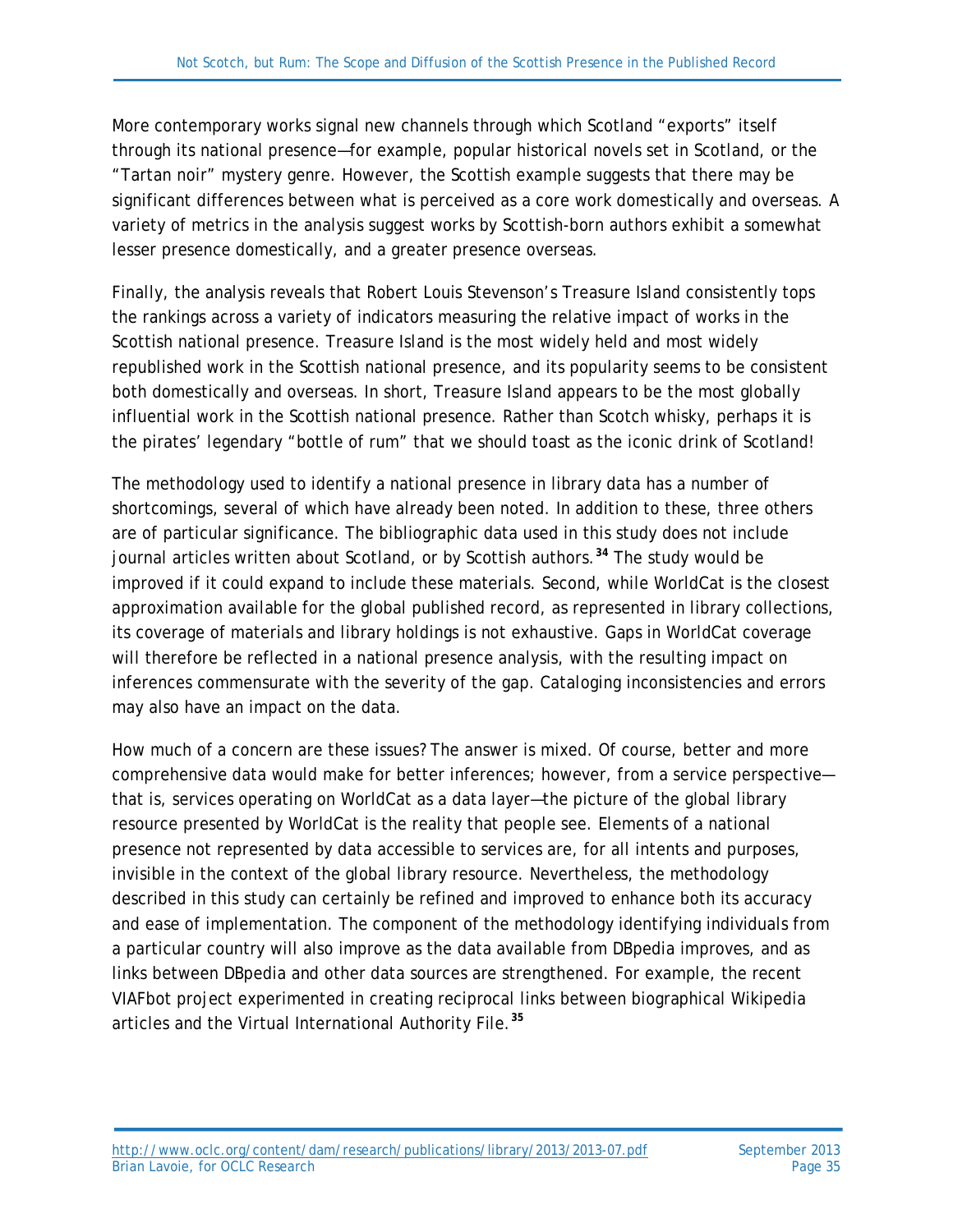The methodology and analysis described in this report would be of interest to cultural heritage institutions in any country interested in exploring a national presence in the published record in the context of collection development strategies, prioritization of digitization activities, and "gap analysis" for library collections, and would likely be of special interest to national libraries, academic institutions, and public libraries tasked with the responsibility to collect the intellectual and cultural contributions of a particular country. A national presence in the published record would also offer a fertile data set for scholarly research. For example, an interesting application of the national presence concept would be to map concentrations of Scottish materials, such as those listed in table 4, against the pattern of diffusion of the Scottish diaspora. Do areas characterized by a heavy influx of Scottish immigrants generally have access to a geographically proximate concentration of materials in the Scottish national presence? This question may be of special relevance to public libraries interested in providing access to materials relating to the cultural and genealogical history of their patrons. It would also be useful to explore whether the patterns and inferences drawn from the Scottish case study can be generalized over many countries. In short, the concept of a national presence in the published record is a valuable tool to benchmark the scope and diffusion of a country's literary, scholarly, and cultural heritage in an increasingly globalized information landscape.

### **Notes**

- <span id="page-35-0"></span> $<sup>1</sup>$  The collections of other institutions besides libraries are also represented in WorldCat, although</sup> libraries predominate.
- <span id="page-35-1"></span><sup>2</sup> As of January 2012
- <sup>3</sup> For example, US GDP at the end of 2010 was about \$14.9 trillion, while GNP was about \$15.1 trillion. See [http://research.stlouisfed.org/fred2/categories/106.](http://research.stlouisfed.org/fred2/categories/106)
- <sup>4</sup> See [http://www.nla.gov.au/service-charter.](http://www.nla.gov.au/service-charter)
- <sup>5</sup> See [http://www.nli.ie/en/about-the-library.aspx.](http://www.nli.ie/en/about-the-library.aspx)
- <sup>6</sup> See [http://www.nb.admin.ch/sammlungen/helvetica/index.html?lang=en.](http://www.nb.admin.ch/sammlungen/helvetica/index.html?lang=en)
- <sup>7</sup> See [http://bn.org.pl/en/.](http://bn.org.pl/en/)
- <sup>8</sup> Readers familiar with the FRBR entity relationship model will recognize that a publication is equivalent to a FRBR manifestation, and a physical copy to a FRBR item.
- $9$  MARC (Machine-Readable Cataloging) is a standard for encoding bibliographic data in a machinereadable record format. See [http://www.loc.gov/marc/bibliographic/ecbdhome.html.](http://www.loc.gov/marc/bibliographic/ecbdhome.html)
- <sup>10</sup> See [http://www.gro-scotland.gov.uk/files2/stats/population-estimates/08mye-localities-table2.pdf.](http://www.gro-scotland.gov.uk/files2/stats/population-estimates/08mye-localities-table2.pdf) The list was truncated to include only the top 50 Scottish cities, because some of the smaller towns on the list shared names with locales outside of Scotland, resulting in a number of false matches. For example, "California", "Springfield", "Houston", and "Alexandria" are all Scottish towns whose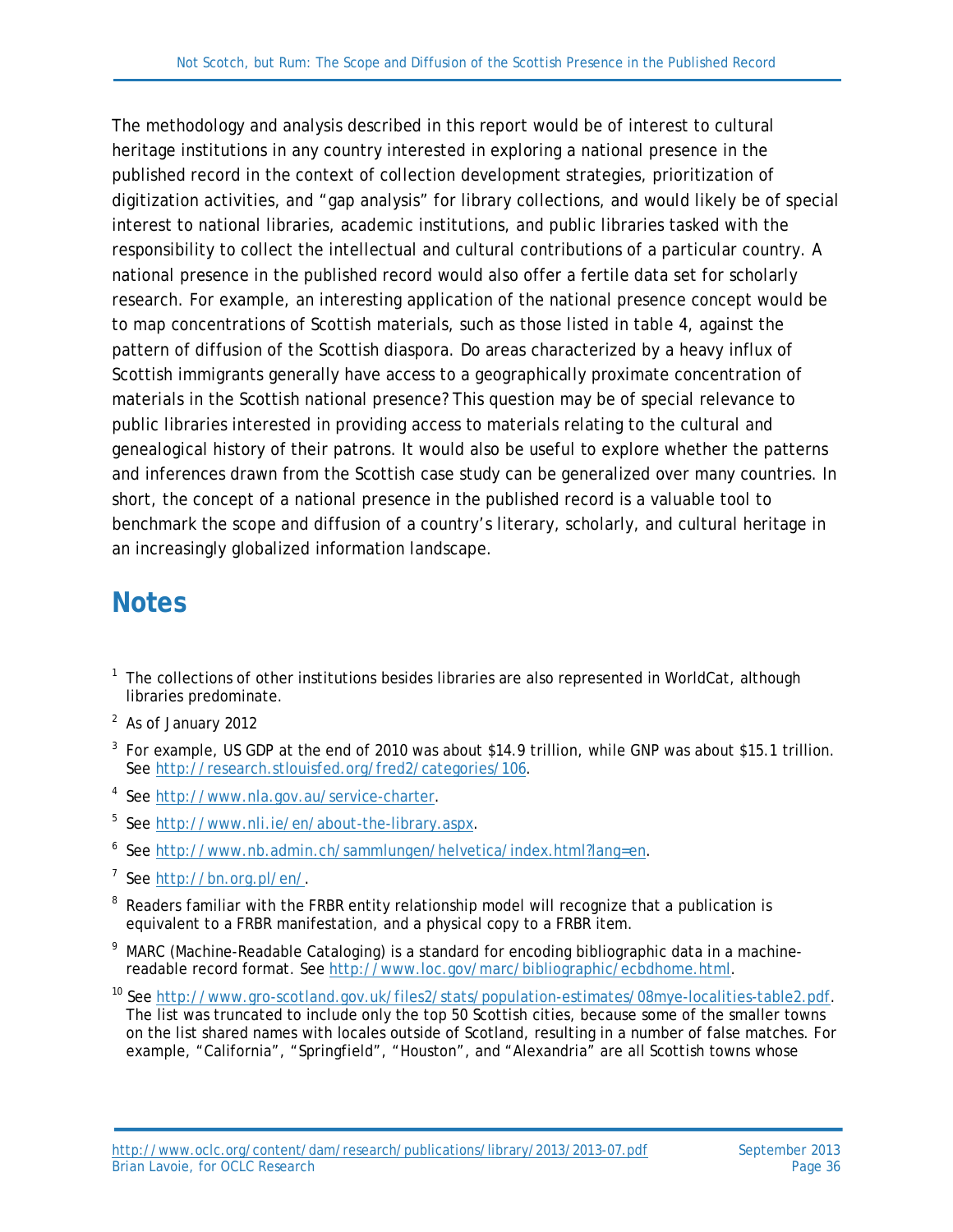names coincide with non-Scottish locales with relatively large populations. Truncating the list to include only the top 50 Scottish cities eliminated most of this problem. While this may result in excluding a small quantity of records that truly describe Scottish-published materials, this number is exceeded by the false matches generated by using the full list. It is probably reasonable to assume that the vast majority of Scottish publishing activity occurs in the larger urban areas represented on the top 50 list.

- $11$  A "Scottish person" is defined as a person born in Scotland. There are certainly other categories of people who would also be considered Scottish—for example, naturalized citizens, or even the first generation children of Scottish immigrants. However, for simplicity, the most straightforward definition was chosen
- <sup>12</sup> See, for example, Wikipedia's List of Scottish Writers [http://en.wikipedia.org/wiki/List\\_of\\_Scottish\\_writers.](http://en.wikipedia.org/wiki/List_of_Scottish_writers) Goodreads has an interesting list of books set in Scotland or by a Scottish author, but the list includes only 128 books and is far from complete [http://www.goodreads.com/list/show/2103.Best\\_Scottish\\_Fiction.](http://www.goodreads.com/list/show/2103.Best_Scottish_Fiction)
- <sup>13</sup> <http://dbpedia.org/About>
- <sup>14</sup> Data set used was DBpedia 3.7, based on Wikipedia dumps from July 2011. The two files used for this study were "persons\_en.nt" and "short\_abstracts\_en.nt". See <http://wiki.dbpedia.org/Downloads37?v=u9u> for more information.
- <sup>15</sup> The English-language version of Wikipedia is the largest and most comprehensive, and it is likely that use of non-English language versions would produce different results. In some contexts, however, non-English language versions may even be better: for example, the German-language version of Wikipedia may be more accurate in the context of identifying German nationals.
- <sup>16</sup> Limiting the list to the top 50 Scottish cities will likely have a bigger impact here than in the context of identifying publication location (see above), since any locale can yield a significant author/creator, while small locales are unlikely to be publishing centers. However, the expanding the list leads to the same "false positive" problem described in relation to identifying materials published in Scotland.
- $17$  The idea here is that the abstracts contain statements like "Adam Smith was a Scottish moral philosopher. . . .", which would correctly signal that Adam Smith was Scottish. Problematically, they can also contain statements like "Joe Smith enjoyed walking his Scottish terrier. . . .", which would register as a false positive; however, it turns out this method is remarkably robust, with relatively few errors of this kind.
- <span id="page-36-0"></span><sup>18</sup> See [http://www.oclc.org/research/activities/identities.html.](http://www.oclc.org/research/activities/identities.html)
- $19$  The author thanks his colleague Ralph LeVan for conducting this matching process.
- $20$  FAST (Faceted Application of Subject Terminology) is a streamlined, simplified version of the Library of Congress Subject Headings schema. For more information, see: [http://www.oclc.org/research/activities/fast/.](http://www.oclc.org/research/activities/fast/)
- $21$  Determining whether a subject heading referenced something "about Scotland" was usually straightforward, but sometimes required judgment: although the heading might have some connection to Scotland, did it describe something that was primarily about Scotland? An interesting example is the heading "Stevenson, Fanny Van de Grift", which references the wife of Scottish writer Robert Louis Stevenson. Mrs. Stevenson was American by birth, was married to Stevenson for fourteen years, and upon his death returned to the United States. Is this enough to make her "about Scotland"? In the author's opinion, the answer is no, but one could reasonably argue otherwise!
- $22$  As represented in WorldCat in January 2012. The four ancient Scottish universities are Aberdeen, Edinburgh, Glasgow, and St Andrews.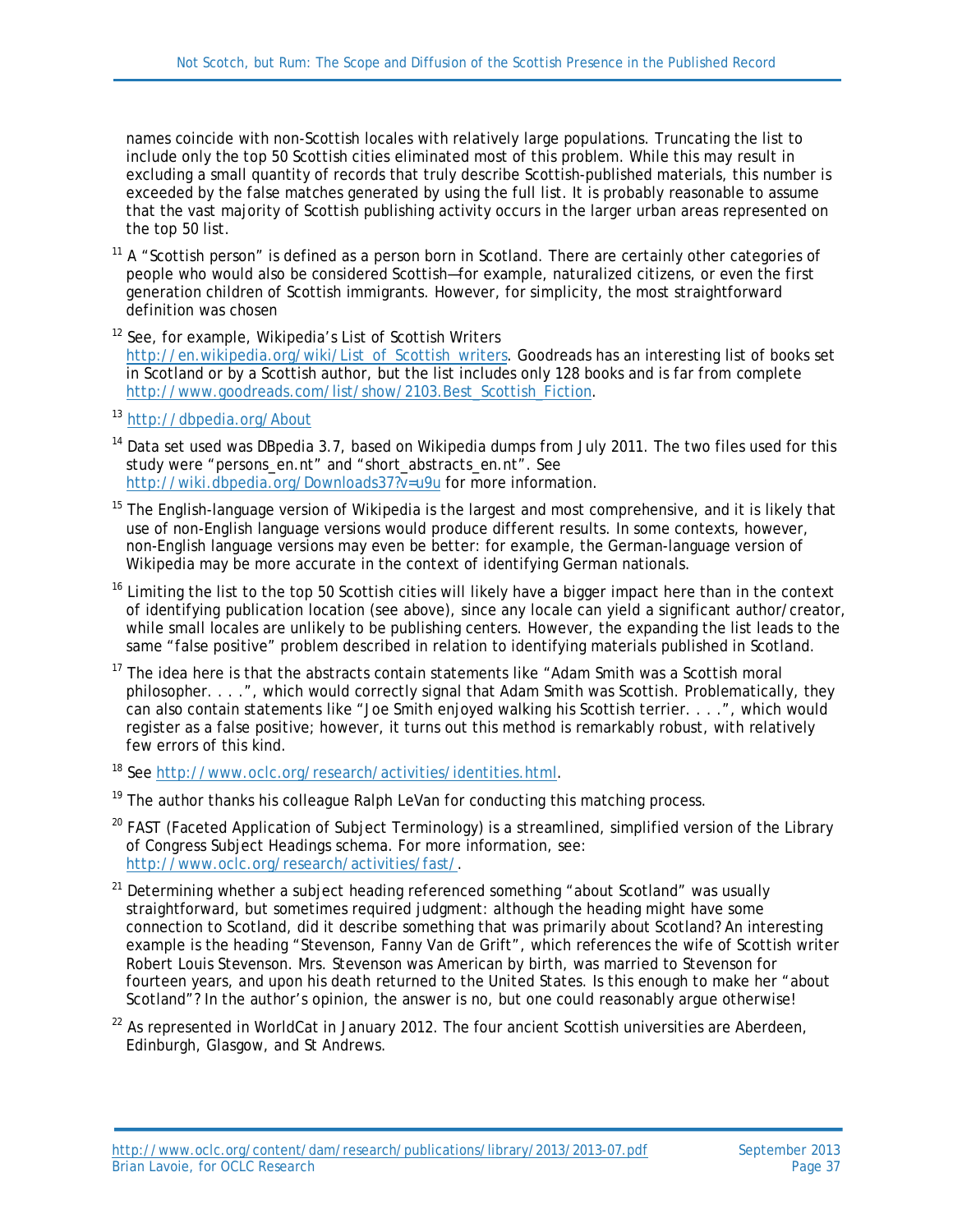- $23$  The author thanks his colleague Merrilee Proffitt for this point.
- $24$  The author thanks his colleagues Jackie Dooley, Merrilee Proffitt, and Jennifer Schaffner for clarifying this point.
- $25$  The author thanks his colleague Lorcan Dempsey for this phrasing of the role of library collections in representing the diffusion of a national presence in the published record.
- <sup>26</sup> While table 4 reports the rankings for Scotland-related concentrations, it does not report the specific number of publications for each collection. It is the practice of OCLC Research not to publicly report statistics attributable to a particular institution without the institution's permission. As with all of the statistics reported in this study, the rankings reflect institutional collections as they are represented in the WorldCat database.
- <sup>27</sup> See [http://interactive.arlstatistics.org/home.](http://interactive.arlstatistics.org/home)
- $28$  The qualifier "at least" is used because of some complications regarding Alexander McCall Smith; see explanation below
- <sup>29</sup> This work was released under the title *Fleshmarket Alley* in the US.
- <sup>30</sup> It should be noted that indiscriminately discarding individuals born outside of Scotland also helped improve the accuracy of the list of Scottish nationals used in this study. Some individuals were tentatively categorized as Scottish because the word "Scottish" appeared in their DBpedia short abstract, when in reality the reference was to a context other than nationality (e.g., "Person X was a Scottish terrier enthusiast"). While the omission of a prominent author like Alexander McCall Smith is unfortunate, it is the author's belief that not imposing this criterion would have made the final list of Scottish nationals far less accurate.
- <sup>31</sup> See [http://en.wikipedia.org/wiki/Tartan\\_Noir.](http://en.wikipedia.org/wiki/Tartan_Noir)
- $32$  The author thanks his colleague Lorcan Dempsey for this point.
- $33$  The author thanks his colleague Constance Malpas for this data.
- <sup>34</sup> While the WorldCat database used in this study includes bibliographic data on journal titles, it does not contain data on the individual articles published in these journals.
- <span id="page-37-3"></span><span id="page-37-2"></span><span id="page-37-1"></span><span id="page-37-0"></span> $35$  See Max Klein's hangingtogether.org blog post "VIAFbot Debriefing" (2012) for a summary of the VIAFbot project.